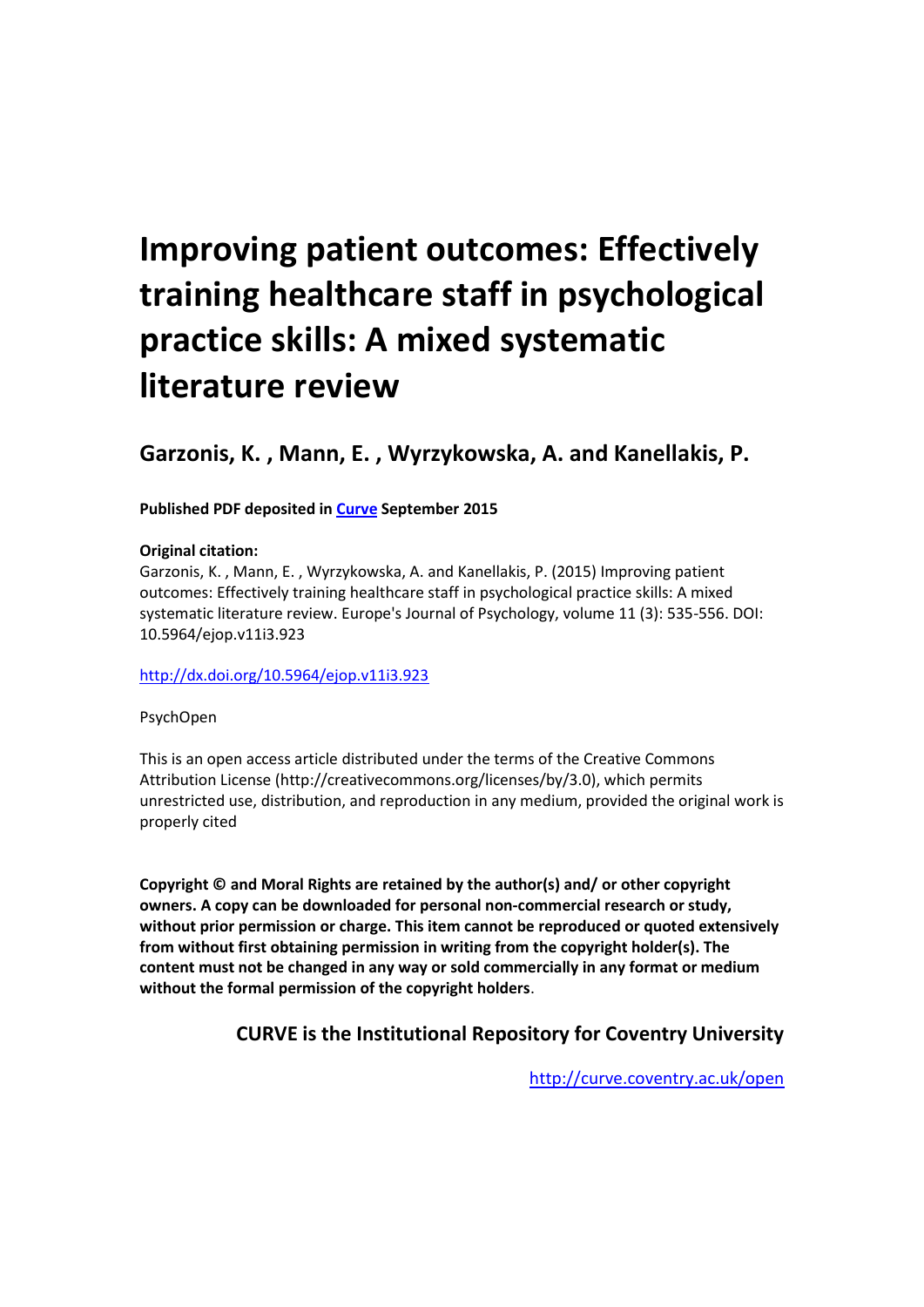

## Literature Reviews

# **Improving Patient Outcomes: Effectively Training Healthcare Staff in Psychological Practice Skills: A Mixed Systematic Literature Review**

Katherine Garzonis\*<sup>a</sup>, Eryn Mann<sup>b</sup>, Aleksandra Wyrzykowska<sup>c</sup>, Pavlo Kanellakis<sup>d</sup>

**[a]** Department of Clinical, Educational and Health Psychology, University College London, London, United Kingdom. **[b]** Saint Andrew's Healthcare, Northampton, United Kingdom. **[c]** Department of Psychology and Behavioural Sciences, Coventry University, Coventry, United Kingdom. **[d]** Kanellakis and Associates, London, United Kingdom.

# **Abstract**

Training is an important part of modern European healthcare services and is often cited as a way to improve care quality. To date, various training methods have been used to impart skills relevant to psychological practice in a variety of mental health professionals. However, patient outcomes are rarely used in evaluating the effectiveness of the different training methods used, making it difficult to assess true utility. In the present review, we consider methods of training that can effectively impact trainee and patient outcomes. To do so, PubMed, PsycNET, Scopus, CENTRAL and ERIC were searched for studies on training of healthcare staff in psychological practice approaches. In total, 24 studies were identified (16 quantitative and 8 qualitative). For the most part, group, individual, and web-based training was used. A variety of health professionals were trained in skills including 'communication', 'diagnosis', and 'referral' to name but a few. In the majority of studies staff skill level improved. These findings hold implications for the design, implementation, and evaluation of training for mental healthcare staff.

*Keywords:* psychology, skills, training, mental health professionals, professional development, communication, general practitioners, nurses, multidisciplinary team

Europe's Journal of Psychology, 2015, Vol. 11(3), 535–556, doi:10.5964/ejop.v11i3.923

Received: 2015-01-22. Accepted: 2015-04-09. Published (VoR): 2015-08-20.

Handling Editor: Vlad Glăveanu, Aalborg University, Aalborg, Denmark

original work is properly cited.

\*Corresponding author at: Research Department of Clinical, Educational and Health Psychology, University College London, Gower Street, London, WC1E 6BT. E-mail: k.garzonis@gmail.com



This is an open access article distributed under the terms of the Creative Commons Attribution License [\(http://creativecommons.org/licenses/by/3.0\)](http://creativecommons.org/licenses/by/3.0), which permits unrestricted use, distribution, and reproduction in any medium, provided the

## **Introduction**

Every year almost 40% of people within the European Union (EU) suffer from some form of mental disorder [\(Wittchen](#page-19-0) et al., 2011). The recent increases in the number of diagnoses available (American [Psychiatric](#page-15-0) Associ[ation,](#page-15-0) 2013) has contributed to more than 80 million additional people needing treatment in 2010 compared to 2005 ([Wittchen](#page-19-0) et al., 2011), with as many as 200 million European citizens suffering from mental health problems today. However, only a third will access specialist mental health treatment [\(Wittchen](#page-19-0) et al., 2011), and the most common point of entry to services will be through doctors and other medical staff [\(Alonso](#page-15-1) et al., 2004; [Gater](#page-17-0) et al., [2005](#page-17-0)). This creates a bigger need for psychologically-informed practice across healthcare systems, and places a burden on a range of healthcare professionals to develop these necessary skills.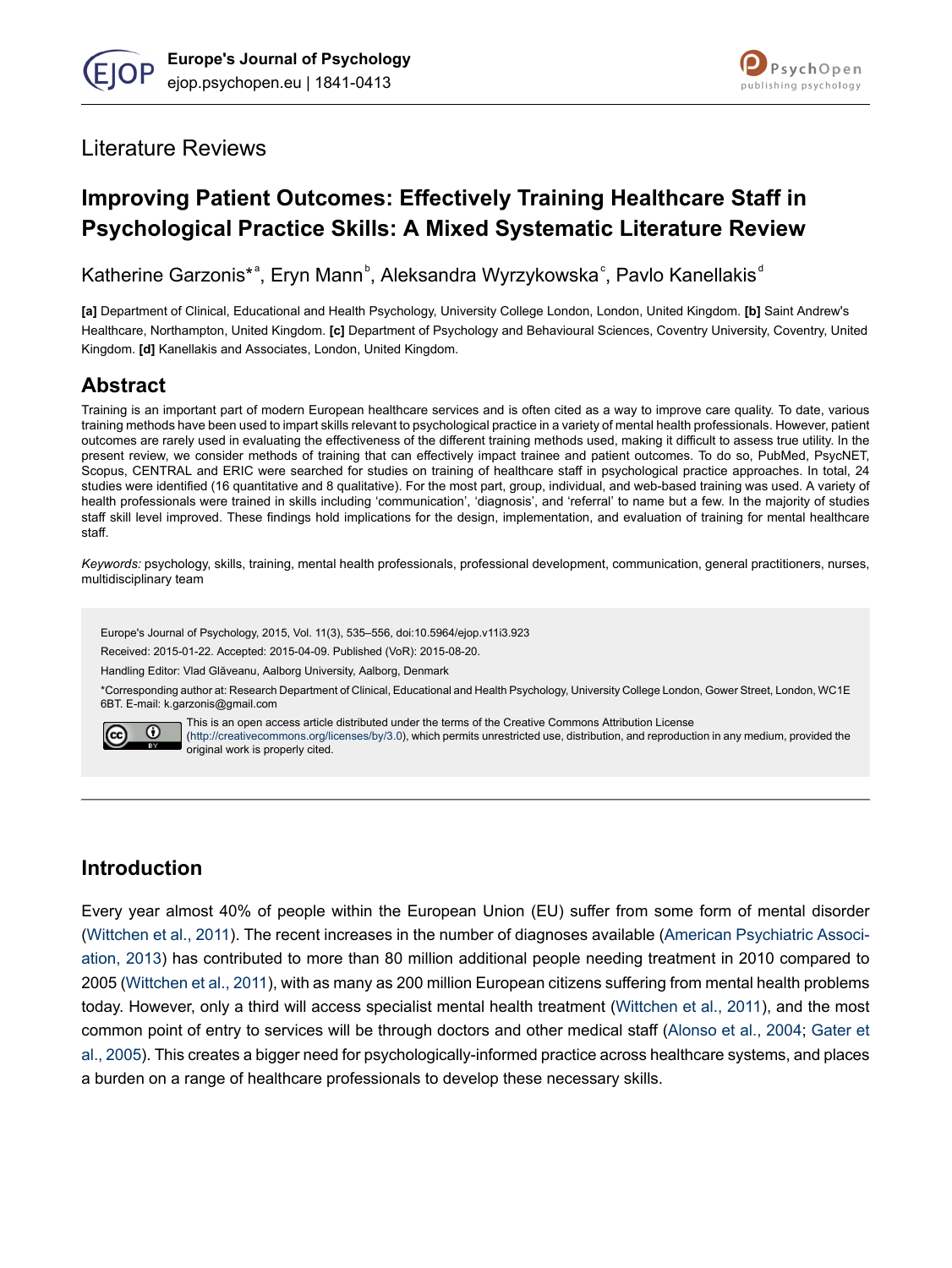Techniques for psychologically-informed practice are diverse in themselves, and recommendations to improve care have included developing communication skills ([Travado,](#page-19-1) Reis, & Borras, 2014), cultural sensitivity ([National](#page-18-0) Institute for Health and Clinical [Excellence,](#page-18-0) 2011), and interpersonal interactions (de Haes & [Tunissen,](#page-16-0) 2005) to name but a few. In addition to these abilities, the rapidly-expanding evidence base of diagnoses and their treatments creates a need to regularly update healthcare professionals' own psychological knowledge. 'Education, training, and development' are regularly acknowledged as the preferred way to enhance skill acquisition, and more frequently the only way to improve patient care in this context ([Department](#page-16-1) of Health, 2013).

While training is an oft-cited concept, it is rarely recommended how it should occur. For example, the [Francis](#page-17-1) [\(2013\)](#page-17-1) report—based on an inquiry into the notorious Mid-Staffordshire Trust, an English National Health Service Centre with appallingly low standards of care—uses the term 'training' no fewer than 583 times. However, there is little discussion about the form this training should or could take. The challenges posed by the current financial climate mean there is a need now more than ever for efficacious learning, yet there is little consideration for what makes healthcare training effective. Undeniably, the end-goal of most professional development within mental health is to improve patient outcomes; it is therefore reasonable to assume effective training positively impacts patients. However, there are relatively few studies defining effective training of healthcare staff in this way, and fewer still that include considerations on the methods of training.

#### **The Present Review**

More people than ever before are presenting with mental health difficulties to general healthcare services ([Alonso](#page-15-1) et al., [2004;](#page-15-1) [Gater](#page-17-0) et al., 2005; [Wittchen](#page-19-0) et al., 2011). Mental health has become a matter for all health professionals [\(Department](#page-16-1) of Health, 2013) and a cross-disciplinary approach can produce "significant added value" ([European](#page-16-2) [Parliament,](#page-16-2) 2009). This widening scope of mental health care-related roles, combined with financially-stretched healthcare systems, means a multidisciplinary approach to psychological skills development is not only important, but timely. Thus, we will examine the training provided to a range of staff who work with patients in mental health settings, including, but not limited to, psychologists, nurses, and physicians. These staff will be collectively referred to as Mental Health Professionals (MHPs) from here.

While there are many ways to define concepts as variable as 'skills' and 'training', this review will focus on training as "the systematic development of attitude, knowledge, skill, behaviour patterns required by an individual in order to perform adequately a given task or job" (Department of [Employment,](#page-16-3) 1971). Our understanding of 'skill' follows the Cambridge Dictionary's (["Skill,"](#page-18-1) 2014): "an ability to do an activity or job well", where this refers to a specific pattern of behaviour. Thus 'psychological skills training' can be understood as a systematic effort to create specific behaviour patterns relevant to good psychological practice.

While training frequently forms a significant part of recommendations to improve patient care (e.g. [Webb,](#page-19-2) 2011; World Health [Organization,](#page-19-3) Global Health Workforce Alliance, 2008), what constitutes the most *effective* types of training is frequently overlooked. In order to bridge this gap, the aim of the present review is to investigate '*what method of training is most effective in teaching psychological practice skills to MHPs?*'

To understand the efficacy of training, it is necessary to consider both patient and staff outcomes–especially as training may be enjoyable and change behaviour in trainees, but still have no benefit to patients ([Hinrichs,](#page-17-2) 1976). To the authors' knowledge, at the time of writing this type of analysis of psychological practice skills training among MHPs has not yet been undertaken, but, as described previously, is sorely needed.

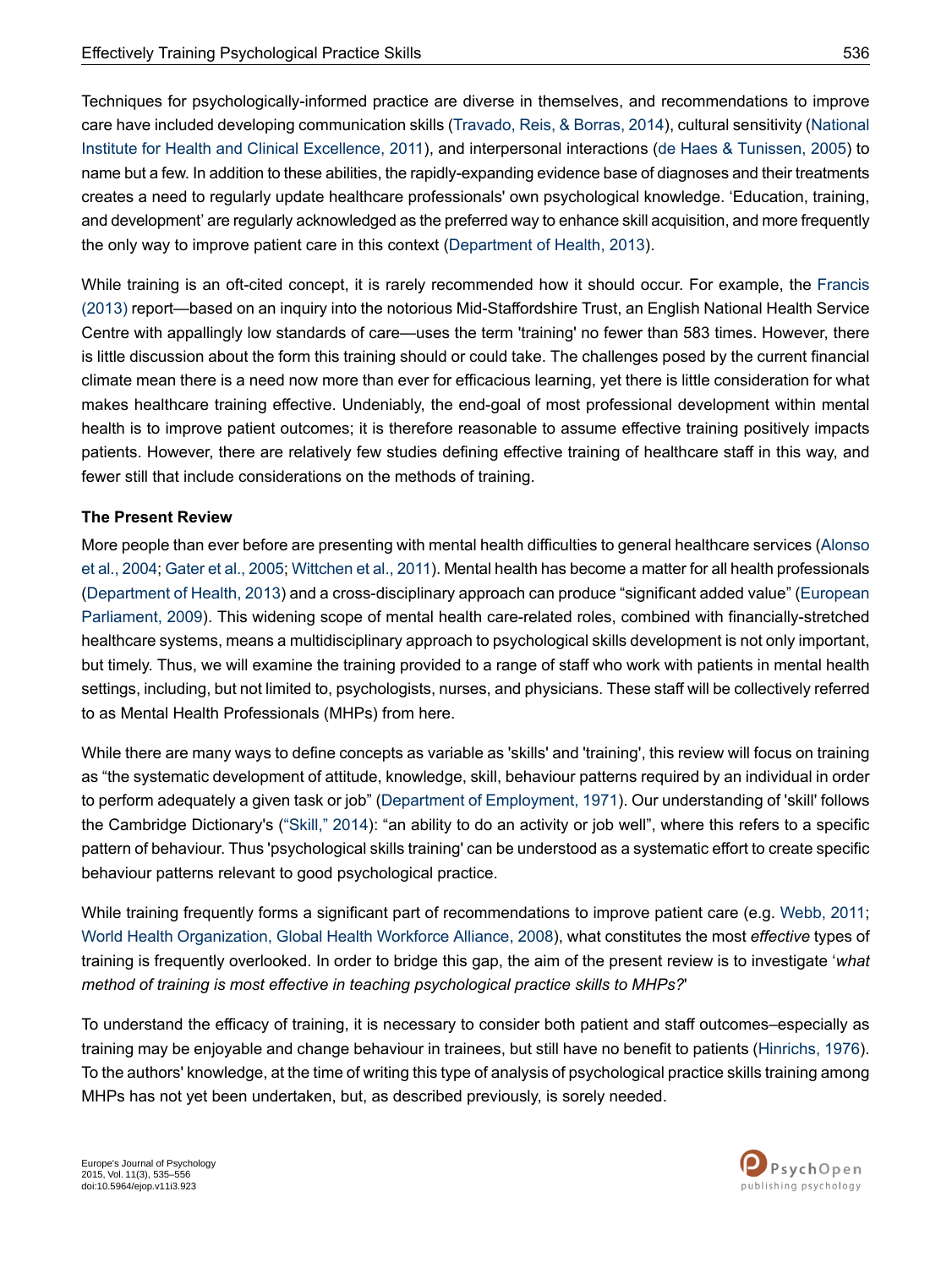# **Method**

## **Search Strategy**

Searches were made of databases PsycNET, Scopus, PubMed, CENTRAL (The Cochrane Library), and ERIC (Institute of Education Studies) for publications between 2009 and 2014. The same search terms and search structures (e.g. nested searches) were used in each database. Where possible, filters appropriate to pre-define inclusion and exclusion criteria were included. Identical search criteria were used to identify both qualitative and quantitative data from studies. By not specifying the research methodology, we minimised the number of appropriate studies missed through inadequate filters ([Gorecki](#page-17-3) et al., 2010).

Added to these results were any relevant documents identified from the resultant studies' citations, which were subject to the same inclusion and exclusion criteria. Study quality was evaluated using the Critical Appraisal Skill Program Qualitative Research Checklist [\(CASP,](#page-16-4) 2013) for qualitative studies, and the Mixed Methods Appraisal Tool (Pluye & [Hong,](#page-18-2) 2014) for all other study designs. All reviewers carried out the same search on one of the databases in order to check consistency between searches and quality ratings.

## **Search Terms**

<span id="page-3-0"></span>The search terms used in the current review are presented in [Table](#page-3-0) 1, below. Nested searches are indicated by terms within brackets. 'Muscle' was used as an exclusion term to reduce the number of spurious results related to muscle training.

#### Table 1

|  | Search Terms and Their Operators for Locating Studies |  |
|--|-------------------------------------------------------|--|
|  |                                                       |  |

| <b>Contains at least one</b> | <b>Must contain</b>                                   | Does not contain  |
|------------------------------|-------------------------------------------------------|-------------------|
| "Continuing professional"    | AND (nurse OR nurses OR healthcare OR                 | <b>NOT</b> muscle |
| <b>OR</b> development        | "health care" OR psychologist OR                      |                   |
| OR CPD                       | psychologists OR doctor OR doctors)                   |                   |
| <b>OR</b> education          | <b>AND</b> (patient OR patients OR client OR clients) |                   |
| <b>OR</b> training           | OR "service user" OR "service users")                 |                   |
| <b>OR</b> learning           |                                                       |                   |
| <b>OR</b> supervision        |                                                       |                   |
| <b>OR skill</b>              |                                                       |                   |
| <b>OR skills</b>             |                                                       |                   |

Terms related to skills, training and their synonyms were identified from prior reading of related literature ([Higgins](#page-17-4) & [Green,](#page-17-4) 2011) and have been cross-referenced with Index Terms on PsycNET to generate a greater number of relevant results. The search process was evaluated through consultation with senior researchers involved in the project. Searches were also checked to see whether pre-identified papers of relevance were picked up by the strategy. Multiple trials of different search terms and strategies were used in order to get the most appropriate results. These trials suggested using broader search terms over more specific ones in order to pick up the greatest number of relevant studies.

In deciding terms for MHPs, we have been selective in adding common key words likely to target the largest proportion of workers. The sheer number of professionals involved in mental health alone has necessarily meant we

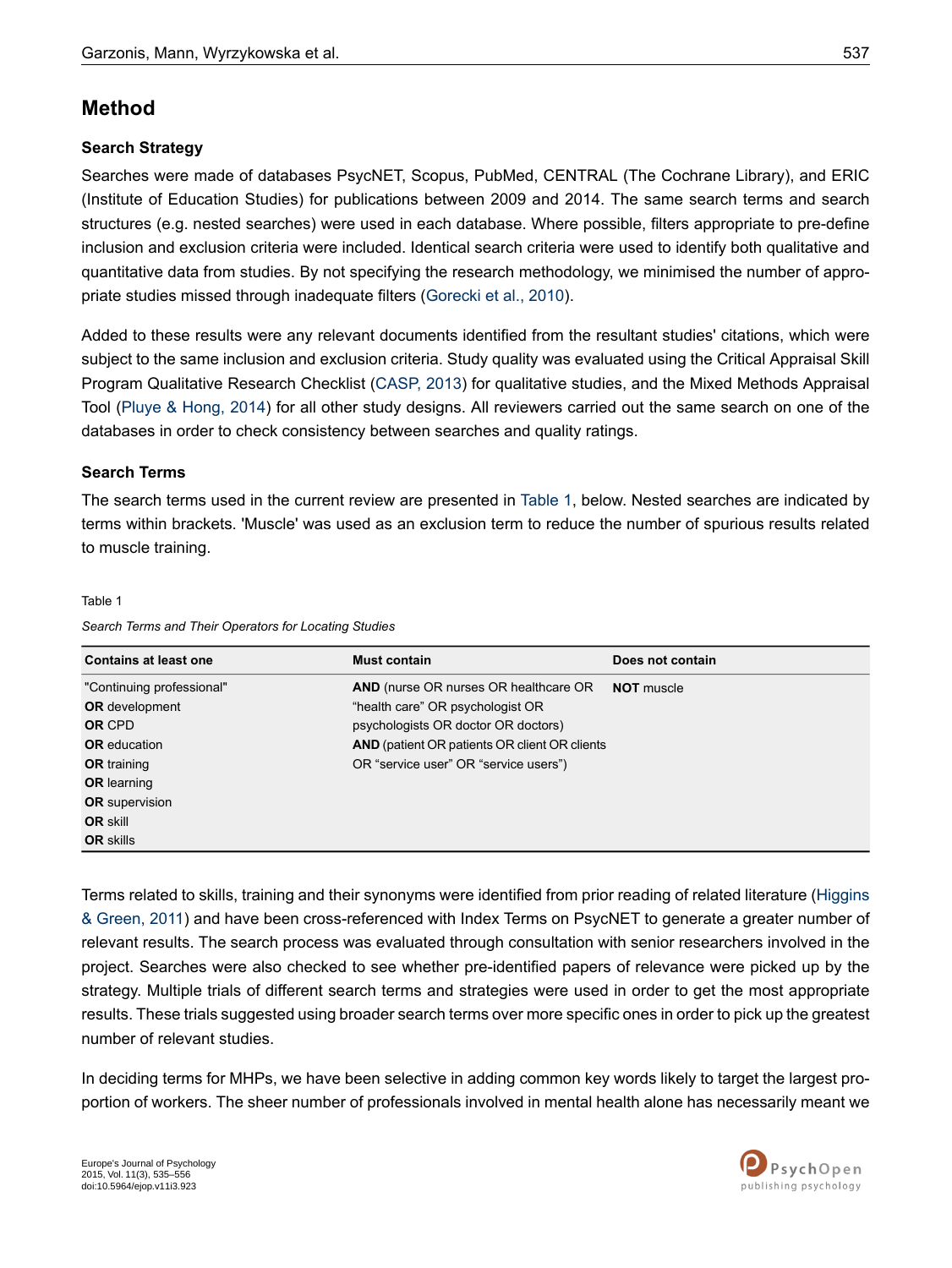have not included some specific MHP terms in order to keep search results manageable. The charity Mind for example lists 37 different professions in mental health ([Challis,](#page-16-5) 2013), and therefore it has not been possible to include them all in this search.

## **Criteria for Selecting Studies**

[Table](#page-4-0) 2 lists the inclusion and exclusion criteria for studies in this review. These were designed to select highquality studies with both staff- and patient-outcome data.

#### <span id="page-4-0"></span>Table 2

#### *Inclusion and Exclusion Criteria*

| <b>Inclusion</b>                                                          | <b>Exclusion</b>                                                                                   |
|---------------------------------------------------------------------------|----------------------------------------------------------------------------------------------------|
| • Staff outcomes included skills relevant to psychological practice (e.g. | Quantitative studies without comparison data (outcome pre- and/or                                  |
| communication, formulation)                                               | post-intervention, or control group)                                                               |
| • Staff were adults                                                       | • Insufficient description to replicate programme delivery (e.g. length                            |
| • Peer-reviewed                                                           | of intervention, time between sessions, etc.)                                                      |
| • Qualitative, mixed, or quantitative studies (e.g. reviews, trials, or   | • Full text cannot be found                                                                        |
| RCT <sub>s</sub> )                                                        | • Papers written in a language not understood by the reviewers                                     |
| • If filtering was available, studies were listed under an                | • Intervention was not delivered to healthcare staff                                               |
| educational/training heading                                              | • Studies on non-human subjects                                                                    |
| • Patient outcomes                                                        | • Developmental studies (e.g. childhood or ageing studies)                                         |
| • Articles in English, Polish, Greek, Punjabi, or Spanish <sup>®</sup>    | • Skills irrelevant to psychological practice in an adult mental<br>healthcare setting were taught |

<sup>a</sup>Languages understood by reviewers.

We have used staff- and patient-level outcomes to indicate effectiveness of interventions. A patient outcome was defined as: "a likely consequence of training that is meant to impact patient mental health", where that impact is referenced in the Department of Health's current policies on improving mental health outcomes ([Department](#page-16-6) of [Health,](#page-16-6) 2011a, [2011b](#page-16-7), [2014;](#page-16-8) Public Health [England,](#page-18-3) 2013). This understanding was based on a general definition of 'outcome' [\("Outcome,"](#page-18-4) 2015) with the addition of a specific focus on mental health as informed by government policy. Staff outcomes were defined as: "a likely consequence of training meant to impact staff skill(s)", following our earlier definition of skills.

## **Results**

The search strategy identified over two thousand papers across the five search engines ([Table](#page-5-0) 3). To be included in the analysis a study needed to describe a training process, report a trainee outcome linked to training effectiveness, and include a patient outcome that could potentially be connected to effects of training. Most studies were excluded as they did not to describe the training of MHPs, and others were screened out at later stages because they did not report patient outcomes or detailed descriptions of training procedures. After application of all the inclusion/exclusion criteria, the number of studies analysed was 29. Five further studies were removed afterwards as it was decided 'standardised patients', played by actors, could not be used to indicate patient outcomes. In total, 24 studies were eligible for the final analysis, including eight qualitative studies.

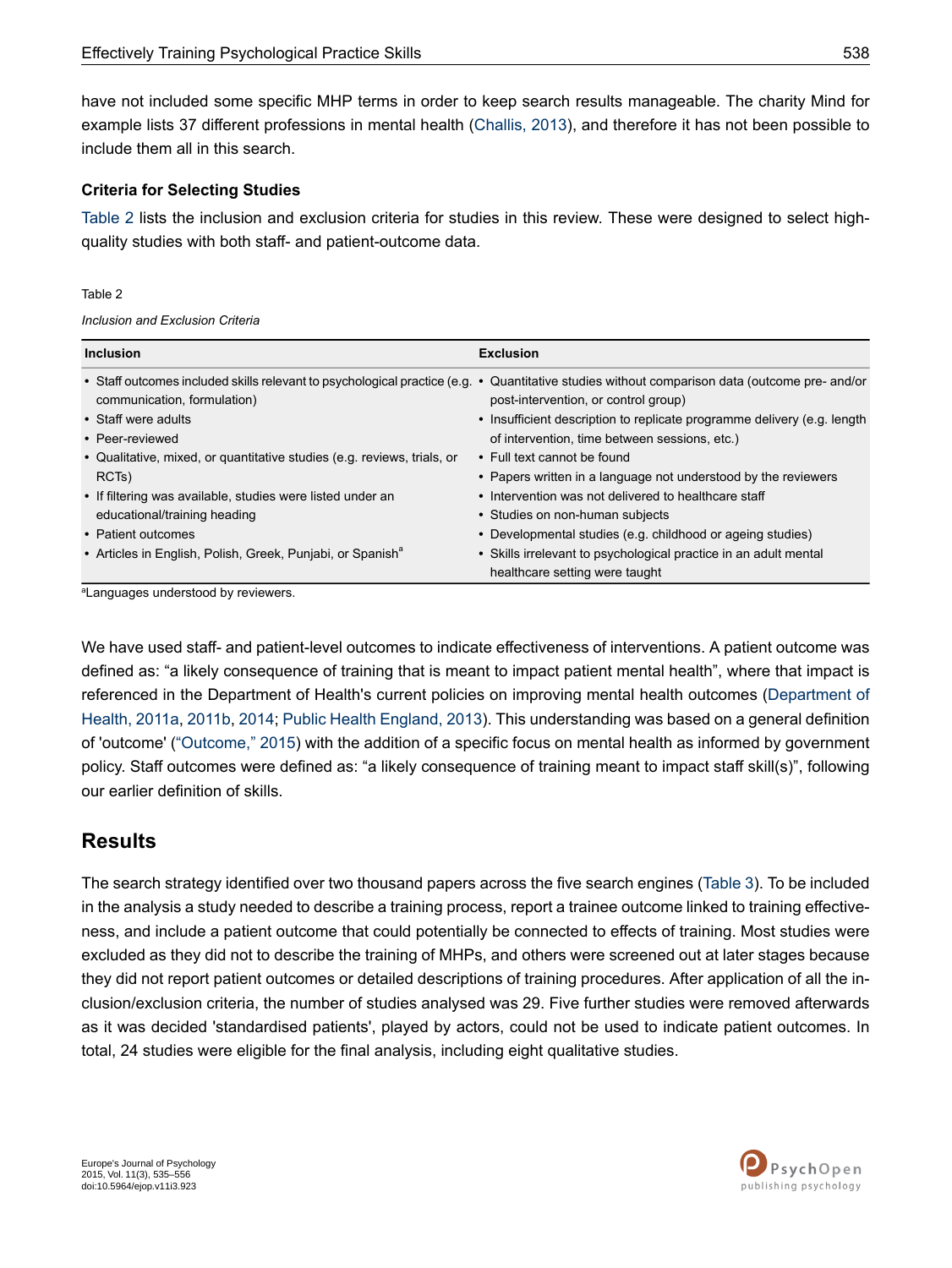#### <span id="page-5-0"></span>Table 3

#### *Search Results*

| <b>Stage</b>                               | N° studies examined | N° studies excluded | <b>Reason for exclusion</b> |
|--------------------------------------------|---------------------|---------------------|-----------------------------|
| Articles obtained from search terms        | 2421                | 967                 | Irrelevant topic            |
| Abstracts retrieved for evaluation         | 454                 | 157                 | Did not meet criteria       |
| Articles attempted to find full text for   | 297                 | 83                  | Full text not accessible    |
| Full text obtained for detailed evaluation | 214                 | 185                 | Did not meet criteria       |
| Articles considered for analysis           | 29                  | 5                   | Used standardised patients  |
| Articles finally included                  | 24                  |                     |                             |

#### **Review of Studies**

For clarity of description, the selected studies have been grouped into quantitative or qualitative methodologies, followed by a consolidative summary. Following Cochrane guidelines ([Higgins](#page-17-4) & Green, 2011), quantitative papers were reviewed using a narrative approach, while qualitative studies were examined using a form of thematic synthesis ([Thomas](#page-19-4) & Harden, 2008). Finally, the conclusions of these analyses were combined into a united synthesis, following a method of Bayesian conversion (The Joanna Briggs [Institute,](#page-17-5) 2014).

<span id="page-5-1"></span>Most studies had a CASP or MMAT quality rating of 50% or higher (see [Table](#page-5-1) 4). Qualitative studies on average scored more highly than quantitative methodologies, which may be because few randomised control trials adequately described their blinding process.

Table 4

*Summary of Included Studies*

| <b>Authors</b>                                                                           | Year | Design      | <b>Training Type</b> | <b>Trainees</b>                                  | <b>Quality Score<sup>a</sup></b> |
|------------------------------------------------------------------------------------------|------|-------------|----------------------|--------------------------------------------------|----------------------------------|
| Aiarzaguena et al.                                                                       | 2009 | Qualitative | Group                | <b>GPs</b>                                       | 6/7                              |
| Amerson                                                                                  | 2012 | Qualitative | Individual + group   | <b>Nurses</b>                                    | 7/7                              |
| Bakker et al.                                                                            | 2010 | <b>RCT</b>  | Group                | GPs                                              | 50%                              |
| Bregnhøj, Thirstrup, Kristensen,<br>Bjerrum, & Sonne                                     | 2009 | <b>RCT</b>  | Individual + group   | <b>GPs</b>                                       | 75%                              |
| Collin, Valleala, Herranen, & Paloniemi                                                  | 2012 | Qualitative | Individual + group   | Emergency staff, including doctors and<br>nurses | 6/7                              |
| Feder et al.                                                                             | 2011 | <b>RCT</b>  | Group                | Multidisciplinary clinical teams                 | 100%                             |
| de Feijter, de Grave, Dornan,<br>Koopmans, & Scherpbier                                  | 2011 | Qualitative | Individual           | <b>Medical students</b>                          | 7/7                              |
| Fossli Jensen et al.                                                                     | 2011 | <b>RCT</b>  | Group                | Hospital doctors                                 | 75%                              |
| Gongora-Ortega, Segovia-Bernal,<br>Valdivia-Martinez, Galaviz-deAnda, &<br>Prado-Aguilar | 2012 | <b>RCT</b>  | Individual + group   | GPs                                              | 75%                              |
| Guldin, Vedsted, Jensen, Olesen, &<br>Zachariae                                          | 2013 | <b>RCT</b>  | Individual           | <b>GPs</b>                                       | 75%                              |
| Jansink et al.                                                                           | 2013 | <b>RCT</b>  | Individual + group   | <b>Nurses</b>                                    | 25%                              |



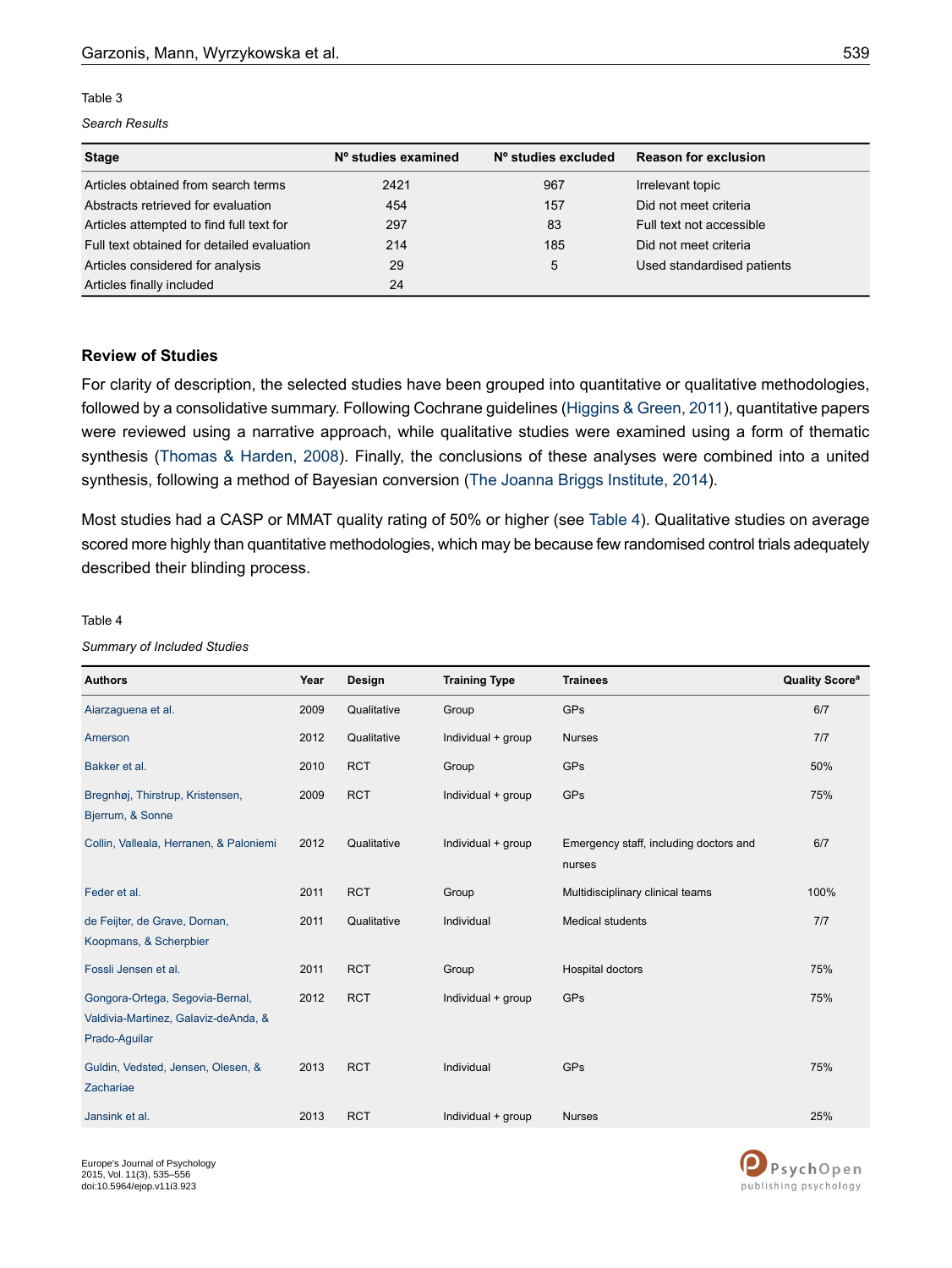| <b>Authors</b>                                             | Year | Design         | <b>Training Type</b>  | <b>Trainees</b>                                                         | <b>Quality Score<sup>a</sup></b> |
|------------------------------------------------------------|------|----------------|-----------------------|-------------------------------------------------------------------------|----------------------------------|
| Karlin et al.                                              | 2012 | Non-controlled | Group                 | Cognitive behavioural therapists                                        | 100%                             |
| Lester, Birchwood, Freemantle, Michail,<br>& Tait          | 2009 | <b>RCT</b>     | Group                 | <b>GPs</b>                                                              | 50%                              |
| Mackey & Dodd                                              | 2011 | Non-controlled | Individual + group    | Managers of learning disability services                                | 100%                             |
| <b>McLoughlin</b>                                          | 2010 | Qualitative    | Group                 | Child and Adolescent Mental Health<br>Services psychodynamic therapists | 5/7                              |
| Monrouxe & Rees                                            | 2012 | Qualitative    | Individual            | <b>Medical students</b>                                                 | 6/7                              |
| <b>Nilsen</b>                                              | 2011 | Qualitative    | Web-based video       | GPs and hospital specialists                                            | 6/7                              |
| Penner et al.                                              | 2013 | <b>RCT</b>     | Individual            | Physicians                                                              | 25%                              |
| Shirazi et al.                                             | 2013 | <b>RCT</b>     | Group                 | <b>GPs</b>                                                              | 75%                              |
| Simons et al.                                              | 2010 | Non-controlled | Individual + group    | Cognitive behavioural therapists                                        | 100%                             |
| Suldo, Friedrich, & Michalowski                            | 2010 | Qualitative    | Group + presentations | School psychologists                                                    | 6/7                              |
| Tarn, Paterniti, Orosz, Tseng, & Wenger                    | 2013 | <b>RCT</b>     | Group                 | Physicians                                                              | 100%                             |
| van Weert, Jansen, Spreeuwenberg,<br>van Dulmen, & Bensing | 2011 | <b>RCT</b>     | Individual            | <b>Nurses</b>                                                           | 100%                             |
| <b>White &amp; Winstanley</b>                              | 2010 | <b>RCT</b>     | Individual + group    | Mental health nurses                                                    | 50%                              |

<sup>a</sup>Scores out of 7 reflect CASP scores; percentage scores represent MMAT criteria.

A full summary of the review findings from both qualitative, quantitative, and synthesised analyses can be found in the [Appendix.](#page-20-0)

#### **Quantitative Studies**

**Sample —** Sixteen studies described training experiences with MHPs, who were most commonly general practitioners (GPs) or nurses. There was great heterogeneity in outcomes and training methods, which has prevented a meta-analysis. Results are therefore presented as a narrative, and conclusions should be treated tentatively as generalisations to the population cannot be assumed.

The training received by MHPs can be classed into 'group', 'individual', or 'web-based' categories. While there were some differences in how these types of training were applied across studies, in general group training involved a number of MHPs receiving the same training, ranging in length from 1-hour to 4-days. This type of training was often based in interactive approaches, including discussions, debates, and role-plays. Individual training typically involved trainees independently acquiring new skills. This was achieved by a variety of learning resources, including pamphlets, information sheets, or feedback. Finally, web-based training typically taught new skills through an online medium. Web-based training most often involved video-conferencing as a means to give feedback and tutorials to MHPs about their performance.

**Group Training —** Group training was used to teach communication skills to nurses ([Jansink](#page-17-10) et al., 2013), GPs (Tarn et al., [2013\)](#page-18-13), hospital doctors (Fossli [Jensen](#page-17-7) et al., 2011), and learning disability staff [\(Mackey](#page-18-5) & Dodd, [2011\)](#page-18-5). Across all studies, communication improved post intervention, although there is evidence to suggest this is not maintained over time [\(Jansink](#page-17-10) et al., 2013) or only to a small degree (Fossli [Jensen](#page-17-7) et al., 2011). These

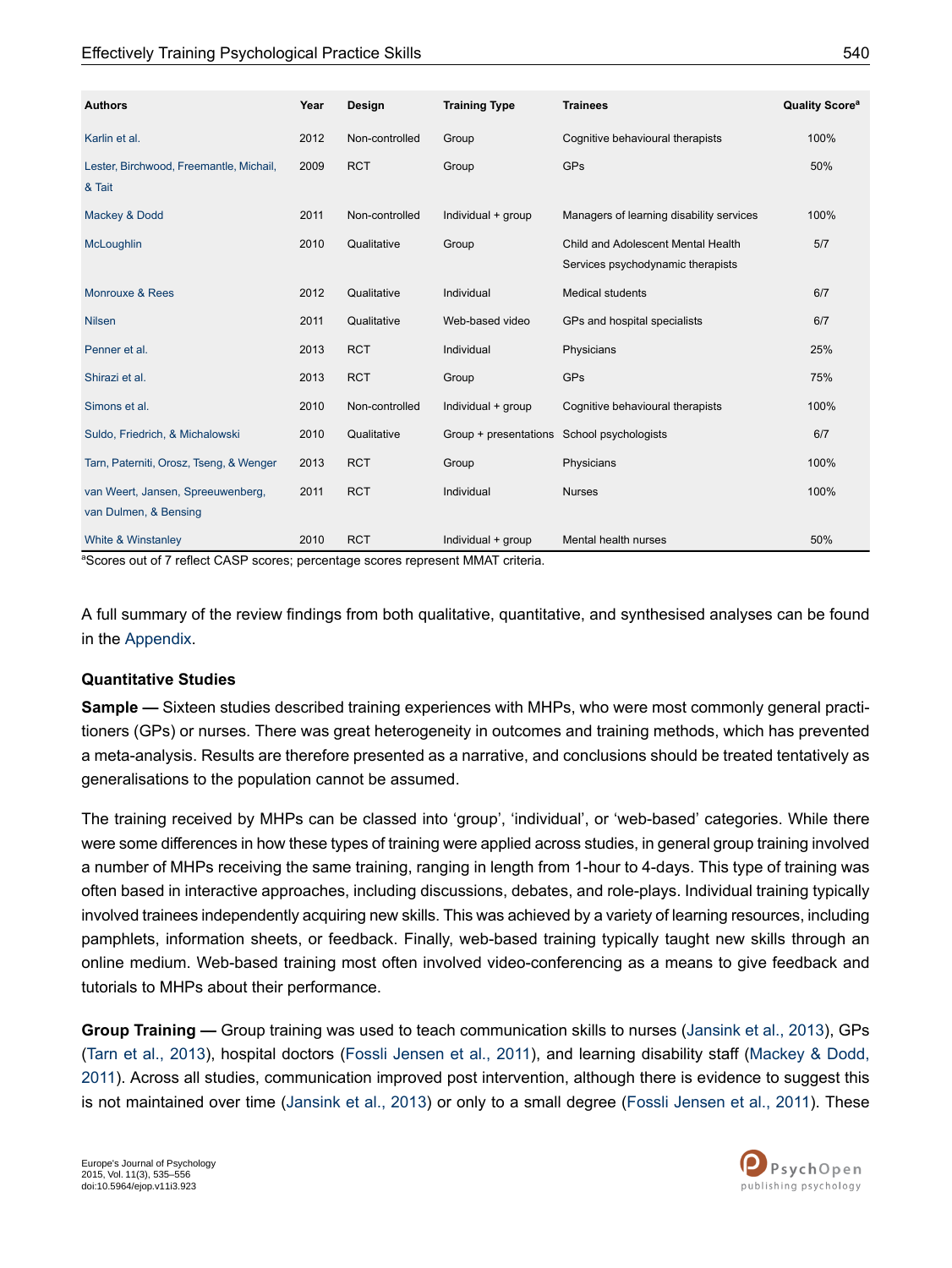group training sessions were interactive, as opposed to a traditional lecture format, including role-plays, discussions, etc.

Group training was also used to enhance GPs' diagnostic skills ([Bakker](#page-15-4) et al., 2010; [Feder](#page-17-6) et al., 2011; [Shirazi](#page-18-10) et al., [2013](#page-18-10)), and again improvements were shown post intervention. Interestingly, interactive group training was superior to education alone when a direct comparison was made (Shirazi et al., 2013), and an exploratory analysis of these studies' effect sizes suggests such interactivity may more effectively teach diagnostic skill than group lectures alone.

Finally, improvements in skill were noted when group training was used to train mental health nurses in supervision skills (White & [Winstanley,](#page-19-6) 2010) GPs in prescription skills [\(Bregnhøj](#page-16-9) et al., 2009). As such, it seems that group training may be efficacious in training MHPs in communication, diagnostic, supervision and prescription related skills.

Not all group training improved MHP skill level. When used to train referral skills in GPs [\(Feder](#page-17-6) et al., 2011; [Lester](#page-17-12) et al., [2009\)](#page-17-12), only one study detected an increase in ability ([Feder](#page-17-6) et al., 2011). In the other study, the authors noted that educating GPs alone may be insufficient to make a difference in their skill level. They argue that as primary care is just one part of the care system; a whole-systems approach is required [\(Lester](#page-17-12) et al., 2009). Also, this study did not explicitly use interactive groups as a teaching method, unlike the study that found a significant difference.

Three other studies that found mixed results with non-interactive groups looked at training therapists [\(Karlin](#page-17-11) et al., [2012;](#page-17-11) [Simons](#page-18-11) et al., 2010) and GPs [\(Gongora-Ortega](#page-17-8) et al., 2012) in clinical competency skills. Improvements were noted in only two of the three post-intervention, although it is worth noting that these studies sustained educational support at least 6 months longer than [Gongora-Ortega](#page-17-8) and colleagues (2012). The latter's authors suggested the statistically non-significant result was a function of the small sample size, which may have led to insufficient power to detect a significant difference in pre- versus post-intervention scores [\(Gongora-Ortega](#page-17-8) et al., [2012](#page-17-8)).

The following comments on patient outcomes must be treated cautiously. It is not within the scope of this study to draw conclusions on the effectiveness of particular interventions on particular outcomes, as the number of studies is too small and too varied to facilitate strong conclusions. Given this, in general, patients seen by MHPs with skills obtained through group training were more likely to be referred for treatment [\(Bakker](#page-15-4) et al., 2010; [Feder](#page-17-6) et al., [2011;](#page-17-6) [Lester](#page-17-12) et al., 2009; [Shirazi](#page-18-10) et al., 2013)—which can be counted as a patient outcome under the "No Health Without Mental Health" policy, relating to access ([Department](#page-16-6) of Health, 2011a)—and see improvements in their depression and/or anxiety scores with treatment [\(Karlin](#page-17-11) et al., 2012; [Simons](#page-18-11) et al., 2010).

Only one study, by Gonogora-Ortega and colleagues, of the four involving group training was able to improve patient satisfaction or trust in their MHP (Fossli [Jensen](#page-17-7) et al., 2011; [Gongora-Ortega](#page-17-8) et al., 2012; Tarn et al., [2013](#page-18-13); White & [Winstanley,](#page-19-6) 2010). However, Fossli [Jensen](#page-17-7) et al. (2011) as well as White and [Winstanley](#page-19-6) (2010) argue in some cases this may have been because satisfaction was already high, producing a ceiling effect.

Although about one third of the above studies mixed group training with additional individual work, there is not enough evidence to suggest this has a specific impact on either trainee or patient outcomes. Anecdotally, there

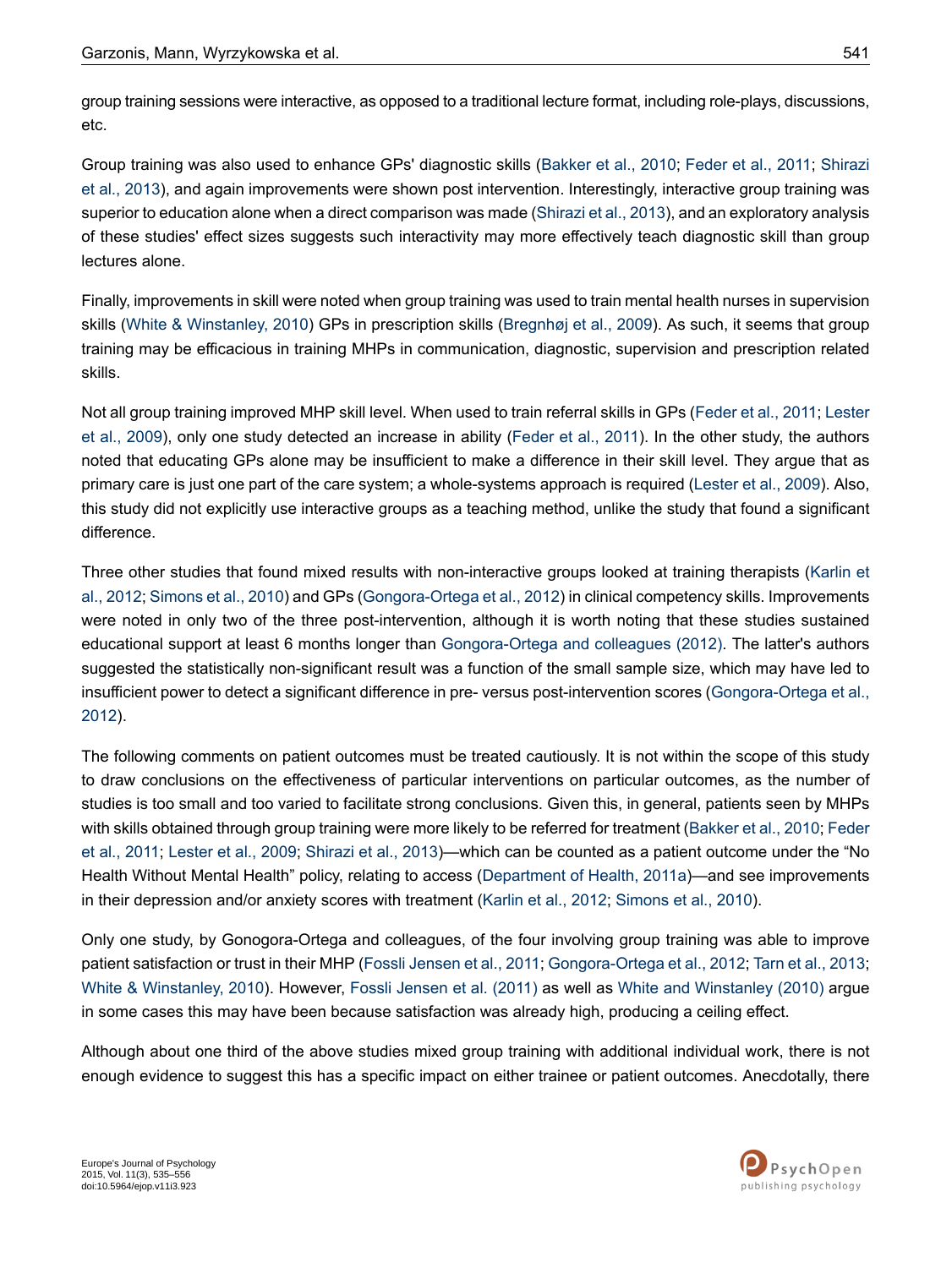is evidence to suggest interactive groups may enhance the acquisition of some skills in trainees. However, no such tendency was found regarding patient outcomes.

**Individual Training —** Studies using individual training showed less methodological variation than the group interventions. While group training would often involve a mixture of role-plays, discussions, presentations, etc.—with and without additional individual learning—the two studies using purely individual training tended to focus on only one or two approaches. This is to be expected, particularly as the above-mentioned activities require more than one person; individual learning is naturally limited here.

[Penner](#page-18-9) et al. (2013) used written information as an aide-mémoire to convey a sense of 'being part of a team', while Guldin and [colleagues](#page-17-9) (2013) supplemented their leaflets on recognising complicated grief with patient risk assessments for the same. Neither study was able to sustain their trainee effects at follow-up, suggesting written material alone is not sufficient to produce significant change. However, patients' trust in their doctor and adherence to medical advice was maintained at 16 weeks follow-up (Penner et al., 2013), as were small reductions approaching significance in depression and grief scores after one year [\(Guldin](#page-17-9) et al., 2013). This may indicate the interesting possibility that, for certain skills, MHP learning does not need to be sustained in order to produce long-standing patient changes. This may be more likely under conditions where the MHP has a time-limited role in the early stages of the care pathway. For example, a GP trained to give the most appropriate referral at the first signs of mental distress can greatly impact future care and course of the illness (Ross & [Hardy,](#page-18-14) 1999). Further research in this area would be interesting, especially if such change is found more generally, such as by eliminating other potential factors like patient group.

**Web-Enabled Training —** As opposed to the above-mentioned group and individual training methods, in which the majority of learning aids are based in physical reality, a study by van Weert et al.'s [\(2011\)](#page-19-5) used digital methods to create and host learning material. They used web-enabled video to record and upload individual nurses' consultations with cancer patients, which the nurses could watch at home or in the hospital. Individual feedback on communication skills was provided, and supplemented with a reflection task that encouraged the trainees to review their own material. This was linked to a small, statistically significant improvement in nurses' communication skills and patients' recall of consultation information compared to controls. However, an exploratory comparison with effect sizes from other studies targeting communication skills would suggest web-enabled training may be less effective at teaching this particular skill.

#### **Qualitative Studies**

Data was extracted using a meta-ethnographic approach, wherein summary terms and concepts were identified from the authors' original findings and listed [\(Campbell](#page-16-12) et al., 2003). These were then used as codes and organised into themes and sub-themes, following a method of thematic synthesis ([Thomas](#page-19-4) & Harden, 2008). These themes were re-examined and regrouped (as appropriate) in order to best represent the meanings in the code groups in the context of training methodology. Three other review authors appraised these to agree a final version, resulting in nine themes related to effective training.

**Sample** — A total of eight qualitative studies were selected for inclusion in the present review. Similar to the quantitative studies above, training involved: 'group' ([Aiarzaguena](#page-15-2) et al., 2009; [McLoughlin,](#page-18-6) 2010; [Nilsen,](#page-18-8) 2011), 'individual' ([Amerson,](#page-15-3) 2012; [Collin](#page-16-10) et al., 2012; [Monrouxe](#page-18-7) & Rees, 2012), and 'web-based' (videoconferencing;

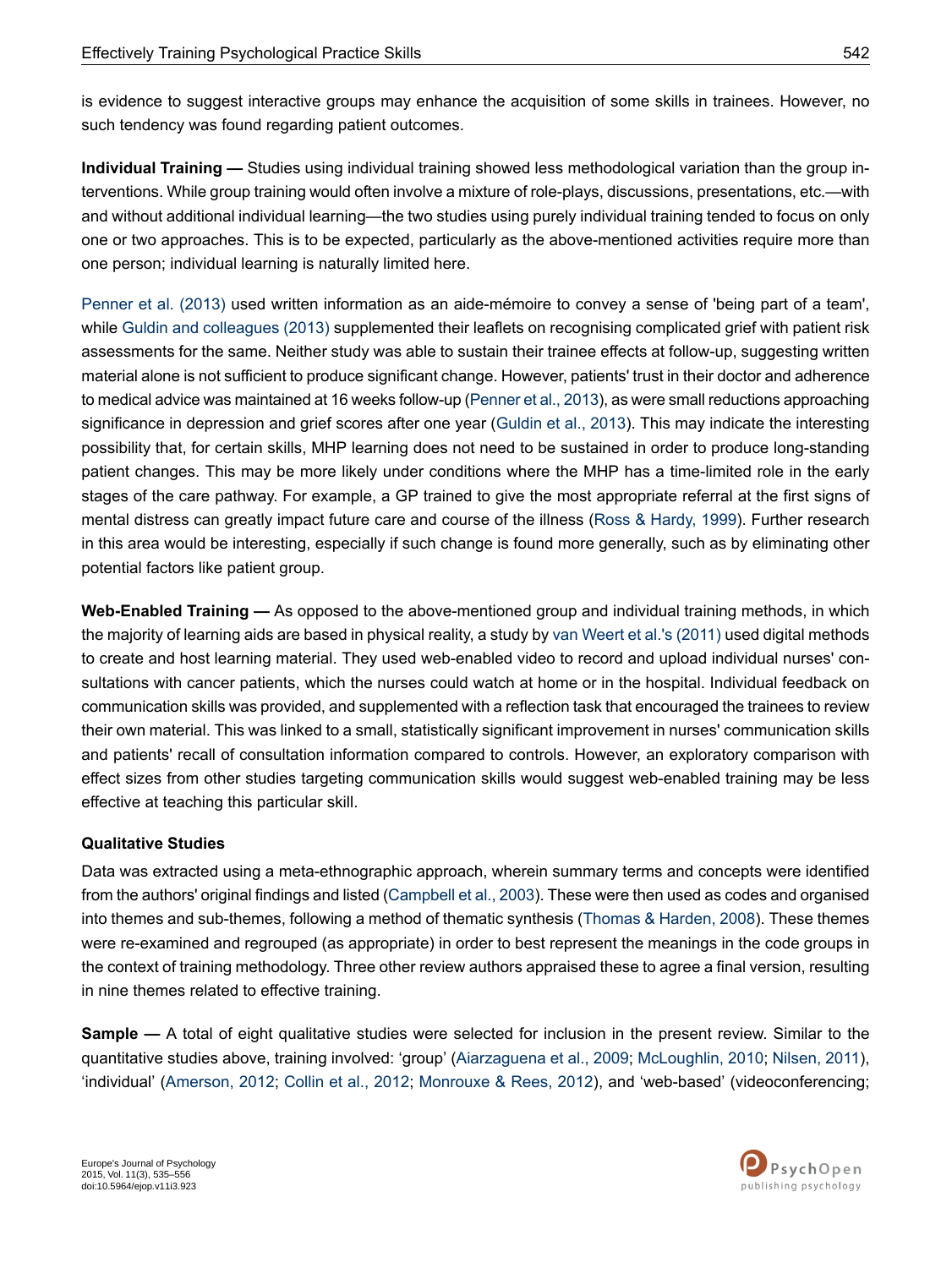[Nilsen,](#page-18-8) 2011) methods. In addition, training by means of 'peer presentations' was also identified (Suldo, [Friedrich,](#page-18-12) & [Michalowski,](#page-18-12) 2010).

**Theme 1: Translation of Policy Into Practice —** The challenges of applying what has been learnt within an educational environment to the healthcare setting was made clear in the research by [Monrouxe](#page-18-7) and Rees (2012). Here, medical students reported that qualified staff members would often demonstrate actions inconsistent with their teaching, resulting in students experiencing contradictory formal and informal learning experiences. This reflects the quantitative work of Lester and [colleagues](#page-17-12) (2009) and also White and [Winstanley](#page-19-6) (2010) who both noted how the overall organisation can be a significant force, even barrier, to the implementation of skills learnt in training.

[Monrouxe](#page-18-7) and Rees (2012) highlight peer support within the workplace as a potential coping strategy for staff in this situation. Their research shows this can help students overcome the negative emotional outcome caused by contradictions between teaching and practice. Mentoring, or other sources of peer support, may provide individuals with an awareness of professional issues within the learning environment, and help empower them toward articulation of their experience and positive cultural change. Moreover, [Monrouxe](#page-18-7) and Rees (2012) suggest this ensures a respectful, professional service for all patients by encouraging awareness of such ethical issues.

**Theme 2: The Training Environment —** Although it can be difficult to translate learning into practice, the training environment can be utilised to improve generalisability of skills. De [Feijter](#page-16-11) et al. (2011) argue the natural complexity of a healthcare environment means learning within the workplace can be more effective than a relatively simple classroom setting. In their study students were exposed to a variety of *in vivo* experiences, such as collaboration and time constraints, and therefore were presented with 'a realistic account' of what clinical practice entails. This type of training was described in relation to the Activity Theory ([Engeström,](#page-16-13) 2006), where interactions between practitioners, customers (patients), and systems can be reflectively designed into the environment. This demonstrates the importance of insight into both becoming a healthcare professional and taking care of patients without doing harm, which can be used for better integrated and expansive design of training systems.

De Feijter et al. [\(2011\)](#page-16-11) also identified the relationship with the supervisor as a key moderating factor in students' experience of the environment. As knowledge and trust in the trainee's abilities increased, they would gradually be given more responsibility by their supervisor. This exposed them to new and more complex interactions within the healthcare environment, allowing more advanced skill development.

**Theme 3: Professional Culture in Congruent Care —** In addition to where training is provided, the type of training provided should also be considered. [Monrouxe](#page-18-7) and Rees (2012) highlight a 'clash of cultures' that can occur in training. They point out that trainers may be educated in alternative models of care, often those that erode the 'patient-centred approach'. In turn, this can create a negative emotional state for the students, who, although they felt a strong identity with their teaching team, were morally distressed by providing healthcare that was insensitive to patients' needs [\(Monrouxe](#page-18-7) & Rees, 2012). The findings suggest educationalists should be up to date with policies and expectations of the clinical setting. Doing so ensures culturally relevant practice, meaning patients receive appropriate care that is consistent with their expectations of the NHS [\(Monrouxe](#page-18-7) & Rees, 2012).

**Theme4: Understanding Individual Patients' Needs —** Theneedsofpatients shouldalsobeaprimary concern when training is provided. For example, [Aiarzaguena](#page-15-2) and colleagues (2009) found that targeting interventions at

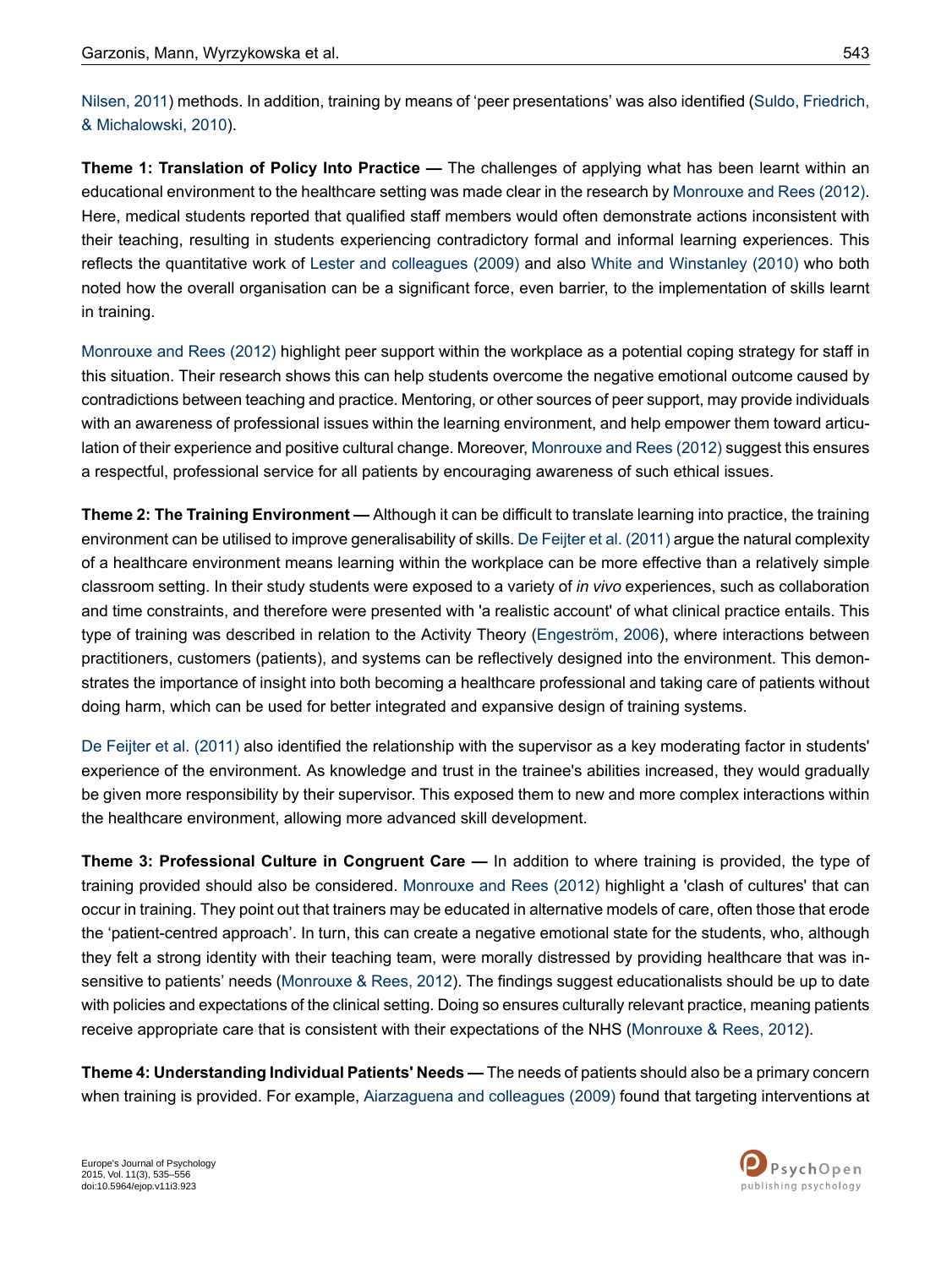the consultation stage helped GPs feel closer to "difficult" patient groups, and also promoted better understanding of patient needs. Nilsen [\(2011\)](#page-18-8) found that training within a multi-disciplinary team (MDT) promoted faster and more effective diagnosis. This meant that all professionals were able to contribute their expertise in considering different patient needs, therefore optimally delivering high-quality care. It was also found that specialists benefited from the collaboration, as it allowed for continuity both within the team and for the patient.

**Theme 5: Patient Safety —** In terms of the patient experience, [Monrouxe](#page-18-7) and Rees (2012) also commented on how patients' dignity and safety can be compromised during student training. They note this compromise was partly due to the amount of unsupervised student involvement within patient care. In their study, it was accepted that students were bound to make mistakes, yet they were also asked to practice beyond their level of competency. It was also found that consent was often not gained from patients for treatment by students, which pressurised students to take full responsibility for the care provided.

Finding the balance between learning through experience and reducing the potential harm for patients in healthcare settings should be an important concern, yet [Monrouxe](#page-18-7) and Rees (2012) found that the standard of patient care is often compromised within medical training. De Feijter et al. [\(2011\)](#page-16-11) suggest that approachable supervisors may be one means to support students to provide a high standard patient care and reduce the number of risks taken during training.

**Themes6-9: The Four Cs—Clarification, Co-ordination, Communication and Collaboration —** Four common factors found consistently throughout all of the qualitative literature were: **clarification**, **co-ordination**, **communication** and **collaboration**. Collin and [colleagues](#page-16-10) (2012) describe the importance of each of these factors when learning in emergency work.

Clear guidelines used within training for GPs were found to increase the application of skills to a variety of patients' needs using a structured intervention technique ([Aiarzaguena](#page-15-2) et al., 2009). This demonstrated the importance of clarification for skill-sets.

Co-ordination between the multidisciplinary team meant that learning could be on-going within the working environment; for example, when reviewing the patients' needs on a daily basis using video-conferencing [\(Nilsen,](#page-18-8) 2011).

Fast and effective communication was a central feature of the qualitative research on learning within the workplace. Communication increased the speed and efficiency of patient diagnosis and planning of care ([Collin](#page-16-10) et al., 2012).

Finally, when applied to a context of constant change, collaboration between the qualified member of staff, student and patient reduced the discrepancies within the healthcare training environment and maintained that the patients' needs were the priority of the service provided ([Collin](#page-16-10) et al., 2012).

**Structured and Unstructured Training —** Delivery of training that did not follow a predetermined structure commonly took the form of learning within the 'here and now'; getting involved with all processes of patient care, often in collaboration with a senior member of staff (de [Feijter](#page-16-11) et al., 2011). It appeared less common that training was provided within a pre-planned, structured manner for students.

[Aiarzaguena](#page-15-2) et al. (2009) used a sample of GPs to test the use of a structured tool and a re-attribution technique for diagnosing patients with medically unexplained symptoms. It was found that by providing staff with training that used clear guidelines, their understanding increased and they were able to apply the framework taught to

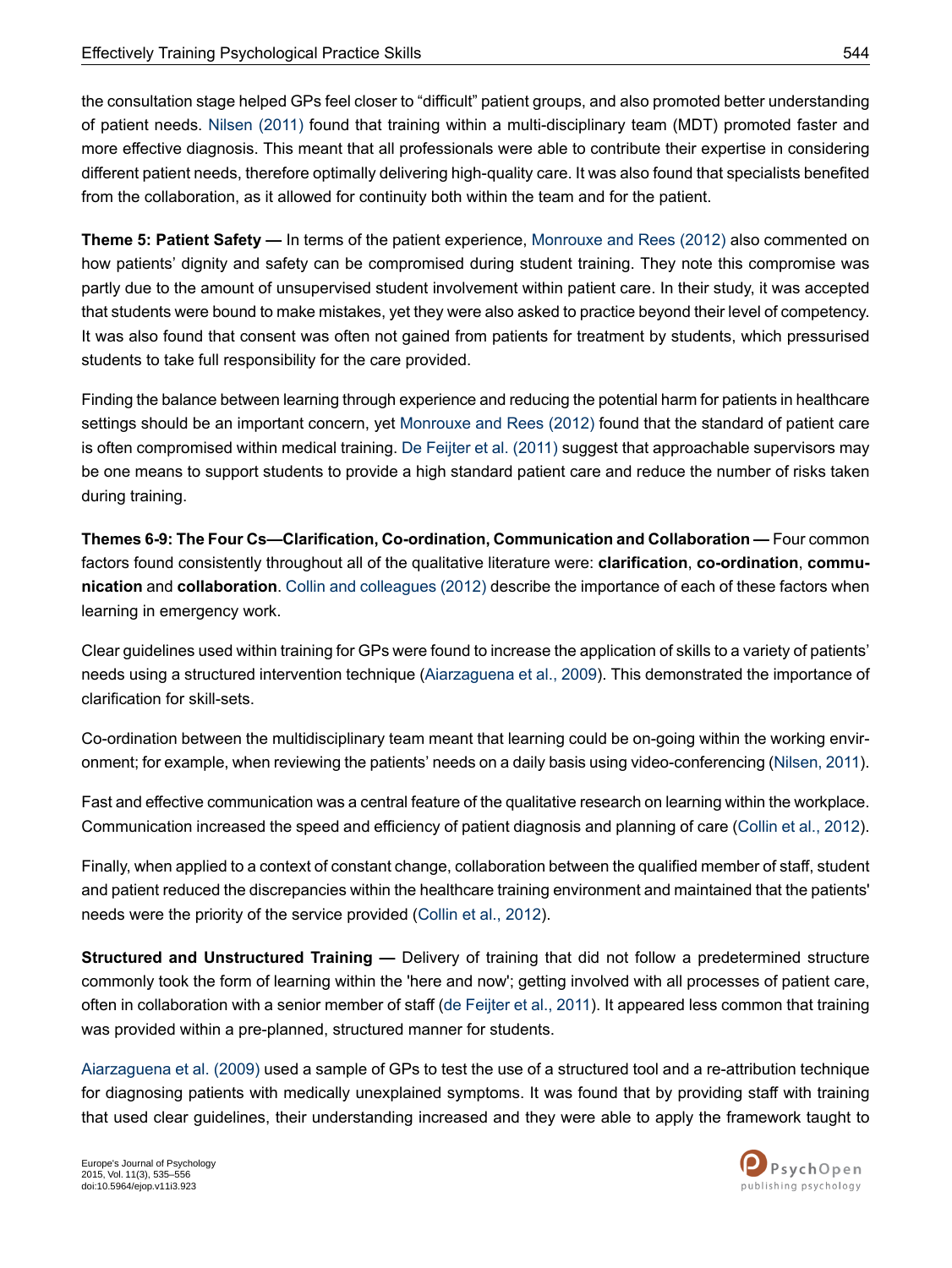patients with psychological symptoms. The importance of relevant and regular training to improve insight for more challenging symptoms was highlighted by GP's that completed the intervention.

**Individual Learning —** Individual learning was found to increase self-efficacy in cognitive, practical and affective learning dimensions, when students engaged in an international service-learning project for nursing [\(Amerson,](#page-15-3) [2012](#page-15-3)). Here, individual study, e.g. through reading assignments, improved cognitive understanding of cultural differences, which was complemented with the individual's experience of working in another country; "seeing makes it real" ([Amerson,](#page-15-3) 2012, p. 12). These cultural insights translated into better communication skills, and thereby greater practical understanding of patient requirements. This improved patient outcomes as graduates were able to recognise culturally different responses to pain and were able to care for each individual's specific needs more accurately.

[Amerson](#page-15-3) (2012) also found that learning independently during international trips was effective training for allowing the learner to develop 'a desire and passion to fulfil their job role to the best of their ability'. It was concluded in this study that exposing MHPs to a multitude of variables, such as: the treatment process, the form of treatment and the challenges of patient care—including exposure to inconsistencies within the practice—increased their competency and optimised learning interactions.

Collin and [colleagues](#page-16-10) (2012) also reported on the use of individual learning involving all staff members working within an emergency unit for acute care. Errors occurring in the treatment chain were connected to inconsistent practice when working individually within a multi-professional collaboration process for patient care. For example, single staff roles overlapped without them even knowing about each other. However, within the study this was interpreted as learning through experience when mishaps were highlighted to employees, enabling them to learn from others' experiences and mistakes. Individual-level learning was found to be common within the emergency work setting for patient care, as healthcare roles were represented as single, separate processes within the treatment chain for emergency practice.

**Group Learning —** As in the quantitative studies, training within a group was found to be the most common form of learning for MHPs, used with both qualified clinicians [\(Aiarzaguena](#page-15-2) et al., 2009; [McLoughlin,](#page-18-6) 2010) and students [\(Amerson,](#page-15-3) 2012; de [Feijter](#page-16-11) et al., 2011; [Monrouxe](#page-18-7) & Rees, 2012).

Collaboration lead to higher quality of care for patients by improving the communication between multi-disciplinary teams, allowing for MHP's to have better knowledge of patients.

An important feature of group learning was collaboration (Suldo, Friedrich, & [Michalowski,](#page-18-12) 2010), which was linked to improvement in communication skills [\(Collin](#page-16-10) et al., 2012). This was most pronounced when working within a group at an early stage of contact with the patient, leading to a reduction in discrepancies when delivering practical instructions for patient care [\(Collin](#page-16-10) et al., 2012). Inter-professional collaboration facilitated learning as a natural part of care practices, whereby being a member of a multi-disciplinary team allowed for on-going learning within the workplace [\(Nilsen,](#page-18-8) 2011).

**Video-Conferencing —** Videoconferencing between general practitioners and hospitals in Norway was found to be most successful for efficient, collaborative work, with the ability to successfully adapt to the patient's condition as it changed over time [\(Nilsen,](#page-18-8) 2011). By using videoconferencing as a communicative tool, healthcare professionals were able to exchange information in order to overcome any knowledge gaps relating to patients' needs.

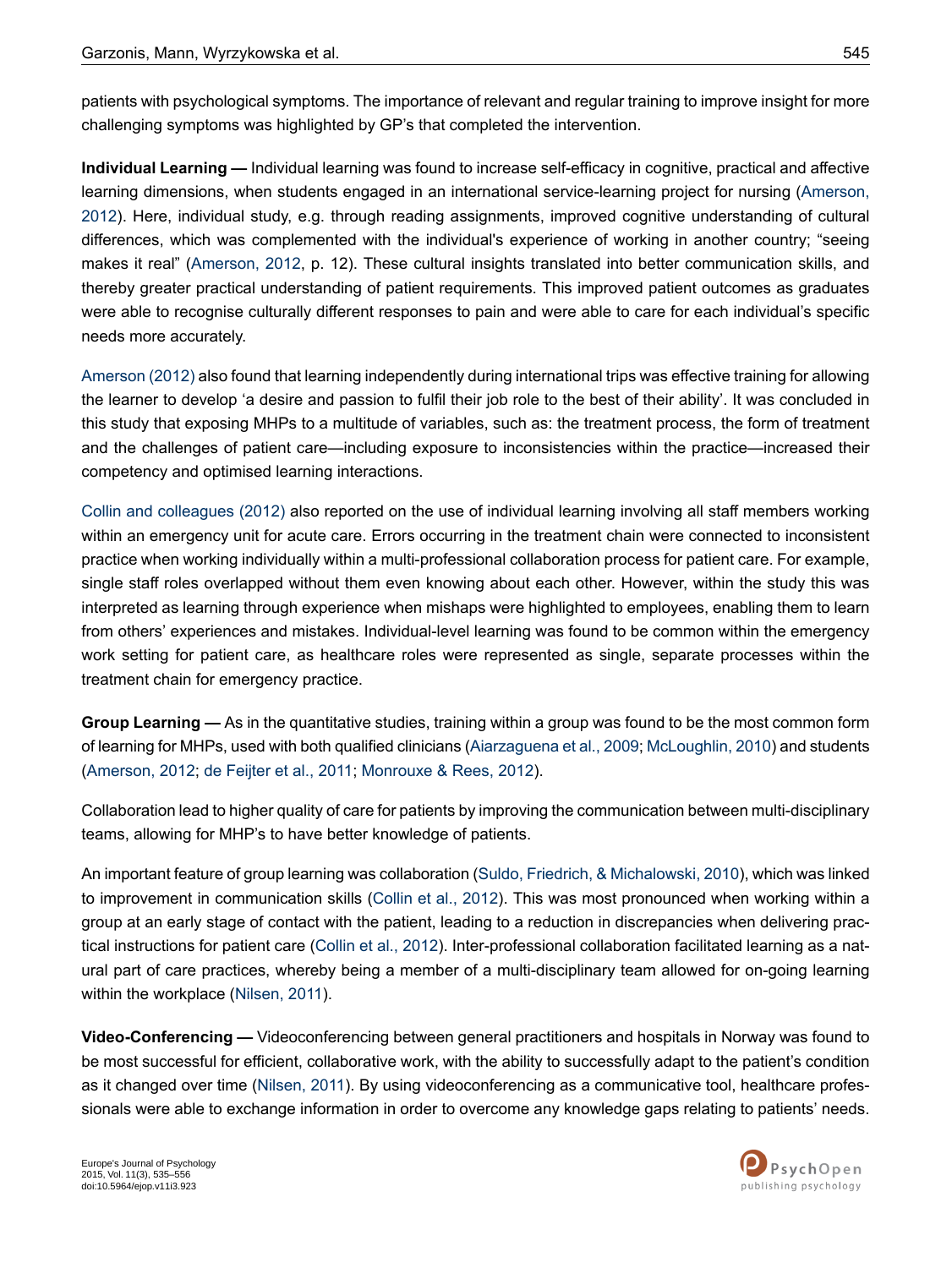Within this study, the regular use of videoconferencing meant a continuous follow-up of the patient's progress, and allowing staff members to mutually share their expertise. Nilsen [\(2011\)](#page-18-8) described this as separate activity systems coming together; the patient acts as a shared object uniting the healthcare professionals, providing a common activity and allowing for multi-disciplinary learning.

The selected patient case used to describe this training technique was discussed by the team over several days, allowing for a repertoire of knowledge to be developed. This improved the outcome for the patient, as their complex needs could be discussed as time unfolded allowing for continuity and prompt decision making with their treatment.

**Peer Presentations —** When given by MHPs, teaching through colleague presentations enhanced skill-sets of individuals within the team who did not specialise in mental health (Suldo, Friedrich, & [Michalowski,](#page-18-12) 2010). It was found that solutions were generated before problems occurred, acting as a strong preventative method for risks. This would also improve the service-user access by providing interventions in more frequently used locations, such as at schools and within the workplace.

This finding was consistent with [McLoughlin](#page-18-6) (2010), who found that when staff came together, it was possible to be constructive and creative, rather than work in a reactive way. In doing so, staff were able to listen to each other and take the time required to work through a complex situation ([McLoughlin,](#page-18-6) 2010, p. 238).

#### **Synthesis**

The data thus far has been presented as two separate analyses of quantitative and qualitative information. To unite these into a single summary, a synthesis is required. This has been achieved using a Bayesian-style conversion of quantitative-into-qualitative information, based on the method suggested by The Joanna Briggs [Institute](#page-17-5) [\(2014\).](#page-17-5)

First, the results of the quantitative analysis were written as descriptive—i.e. qualitative—statements. Second, these statements were compared to the conclusions of the qualitative analysis for topical similarity. Where similarity was identified, the original texts were referred to to determine the appropriate context of the statements [\(The](#page-17-5) Joanna Briggs [Institute,](#page-17-5) 2014). Finally, a single statement reflective of both analyses was produced. These have been phrased in such a way as to give indications for practice, based on the available evidence.

**Effectively Training in Psychological Practice Skills —** The points below summarise the main findings of the synthesised material from the qualitative and quantitative studies. They have been divided into different methods of training, which were most amenable to a combined analysis.

- **1.** Individual Training:
	- **a.** Individual training offers fewer opportunities for feedback, increasing the chance of inconsistencies in practice.
	- **b.** It is therefore more effective when combined with feedback from team members in related disciplines, particularly in MDTs.
	- **c.** Professional change from this type of training alone is unlikely to be permanent with a short period of study, but it can foster a passion for work that may motivate future efforts.
	- **d.** This motivation can contribute to improving patient outcomes that are based on single professional contacts early in the care pathway, such as trust in a doctor after one consultation.

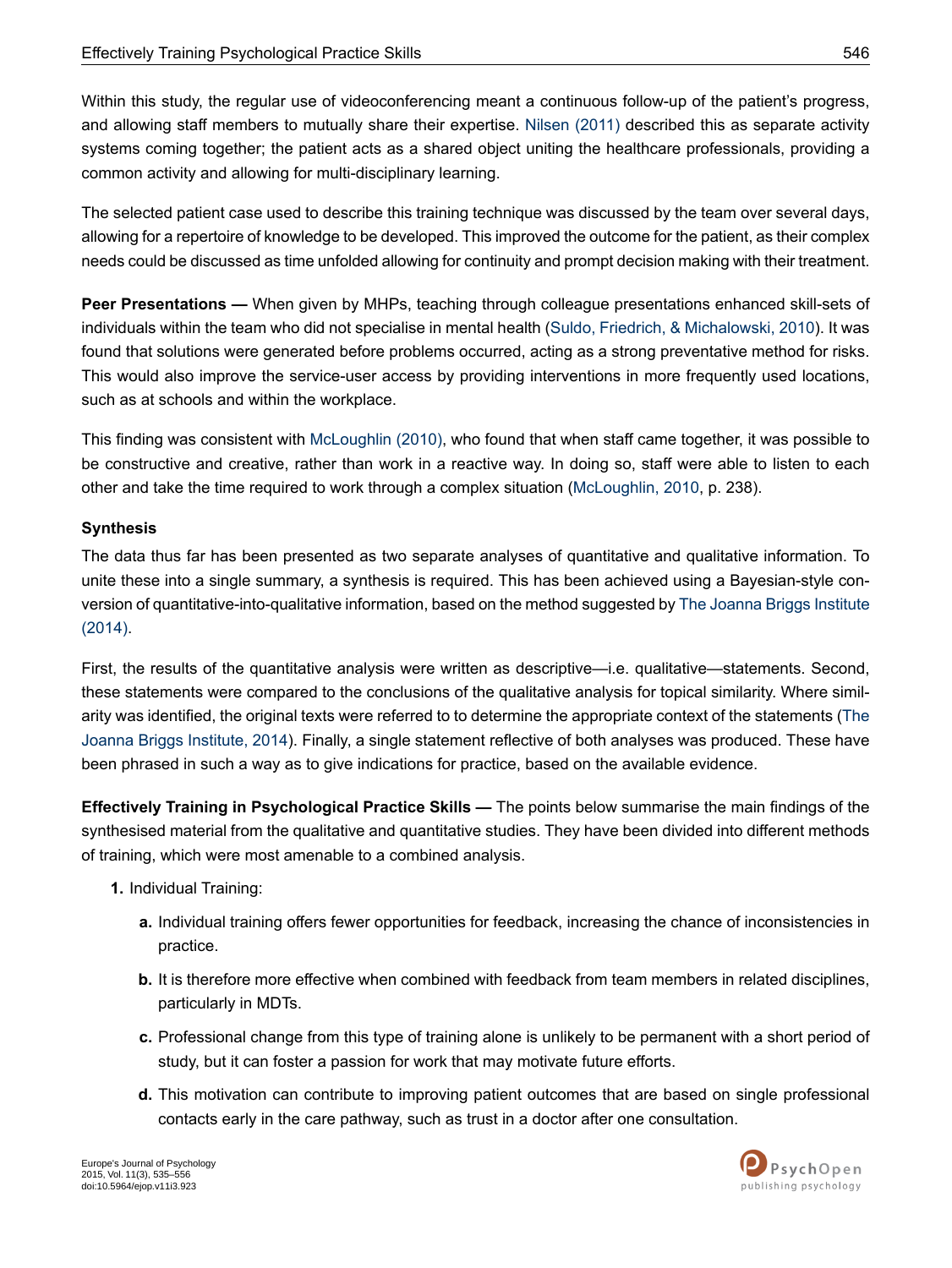- **e.** As such, this training can be more efficient where short-term skill improvement is wanted, and can be expressed as written material.
- **2.** Group Training:
	- **a.** Interacting within a group naturally, through exchanges, aids the development of communication skills and fosters learning, but requires an initial ability to collaborate effectively.
	- **b.** It is therefore most effective when a range of disciplines are represented, such as in MDTs, as this brings the biggest pool of relevant knowledge.
	- **c.** Outcomes that are affected by the availability of professional knowledge, such as referrals, diagnoses, care pathways, and (as a result) mental health symptoms, are thereby more effectively taught by such groups.
	- **d.** By the same token, group training has relatively little effect on outcomes like patient satisfaction, which do not depend as heavily on breadth of knowledge.
	- **e.** As more information and feedback is shared, practice becomes more consistent and knowledge-based skills improve with time.
- **3.** Web-enabled Video Training:
	- **a.** As with group training, web-enabled video allows professionals to share knowledge and improve communication skill-related outcomes through interaction.
	- **b.** However, digitally-facilitated interaction requires several different communication practices specific to that medium, so is therefore not as effective as physically-present groups in enhancing face-to-face interaction abilities.
	- **c.** This method of training may then be more effective in training groups of remote individuals in communication- and knowledge-based skills.

# **Discussion**

Group, individual, and web-based training were used across quantitative and qualitative studies. Peer presentation was also used to train MHPs in the qualitative studies. Overall, each type of training positively impacted skills among MHPs. As such, the choice of training mode may be influenced by other factors such as resource availability, and the availability of trainers and trainees. Individual trusts may also have pragmatic or financial preferences for the type of training used among MHPs.

Some methods of training leant themselves more towards training particular abilities, especially communication skills, which appeared to be enhanced by group interactions with peers. This was related to a positive impact on patient outcomes that were dependent on MHP's ability to use and communicate knowledge, such as appropriate referrals and improvement in mental health symptoms. Other patient outcomes, such as satisfaction, proved more elusive, suggesting the selection of a training method should be considered in light of both the skill to be taught and the patient change this is hoped to impact.

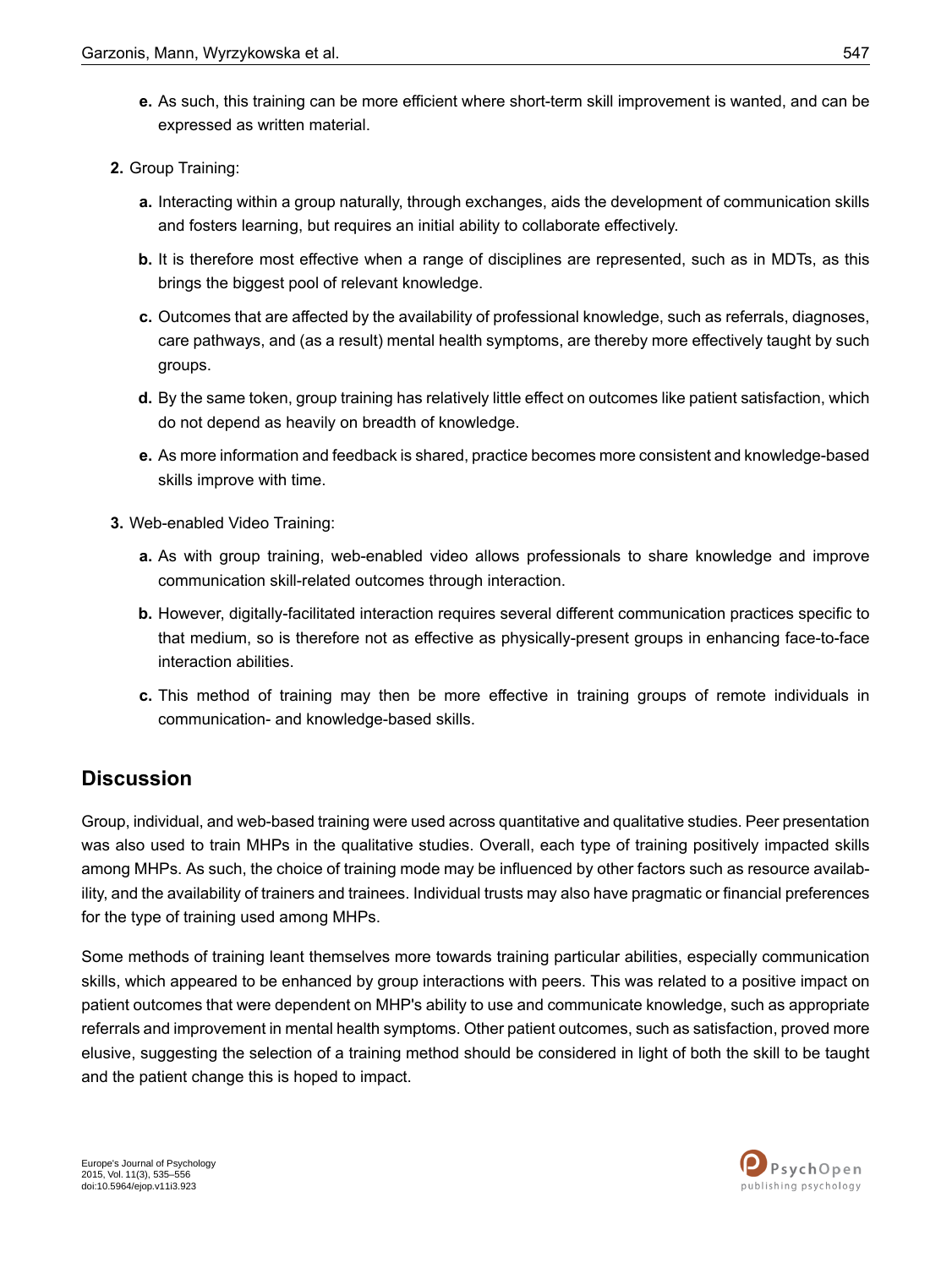#### **Implications for Clinical Practice**

The studies reviewed suggest most methods of training are effective at improving skills in mental health professions, although this effect can be enhanced when type of skill and the desired patient outcome are taken into consideration. In general, it is suggested communication skills are more likely to improve with interactive, face-to-face groups, and this is more likely to improve patient outcomes that can be linked to availability of professional knowledge. Membership of an MDT is a reoccurring example of how this can be achieved even in an unstructured training environment, given appropriate collaboration.

Individual learning can be a useful way of making short-term skill changes, but is unlikely to create lasting change in trainees without significant time investment. Interestingly, the research suggests such change may not be necessary to positively affect patients when made early on in the care pathway. This further highlights the need for including patient outcomes when evaluating the effectiveness of learning interventions. The potential limitations of individual training should be considered in relation to the increase in 'e-learning' in many NHS trusts (e.g. [Gray,](#page-17-13) Plaice, & [Hadley,](#page-17-13) 2009), which is a short-term experience and generally a solitary activity.

Lastly, web-enabled video learning can be effective in teaching communication-based outcomes to remote participants when part of a group or as reflection, although this may not be as effective as groups occupying the same physical space.

#### **Research Implications**

This review has contributed to the literature by examining what training can be effective at improving both patient and trainee outcomes in a wide range of studies. The large attrition rate from the initial literature search reflects the fact that very few studies report patient outcomes, which should be an important consideration when researching effectiveness in healthcare. The present review should be considered as a first step toward understanding MHP training in psychological skills, and it is important that future work considers the heterogeneity that existed across studies in the present review. Type and content of training, trainee profession, skills, length, type of patients and patient outcomes were varied throughout, and although this heterogeneity provides a much-needed broad overview, it also limits the direct comparison of study findings. As such, more targeted and controlled studies would provide more nuanced understandings.

#### **Limitations of the Review**

The strength of the conclusions of this review has been severely curtailed by the heterogeneity present within the studies, and they should be treated as tentative first steps towards a more solid evidence base. The lack of a sufficient number of controlled studies has prevented a meta-analysis and thus a more definitive conclusion on what variables form the active ingredient for effective learning. For example, many studies using group training combined this with individual learning activities, but it has not been possible to tease out potential effects. This in itself should be the subject of a much larger publication. The generalisability of the findings is also limited, as it is unknown to what extent the particular type of MHP may influence the effectiveness of a training method, or indeed the specific type of patient.

The wider application of some training methods may be difficult in the average mental health care setting, limiting their value beyond this paper. For example, [Amerson](#page-15-3) (2012) uses an international service-learning project to teach cultural competences, yet it is largely impractical for most services to routinely send trainees to other countries. While this is not unheard of, for example the European Hospital and Healthcare Federation HOPE Ex-

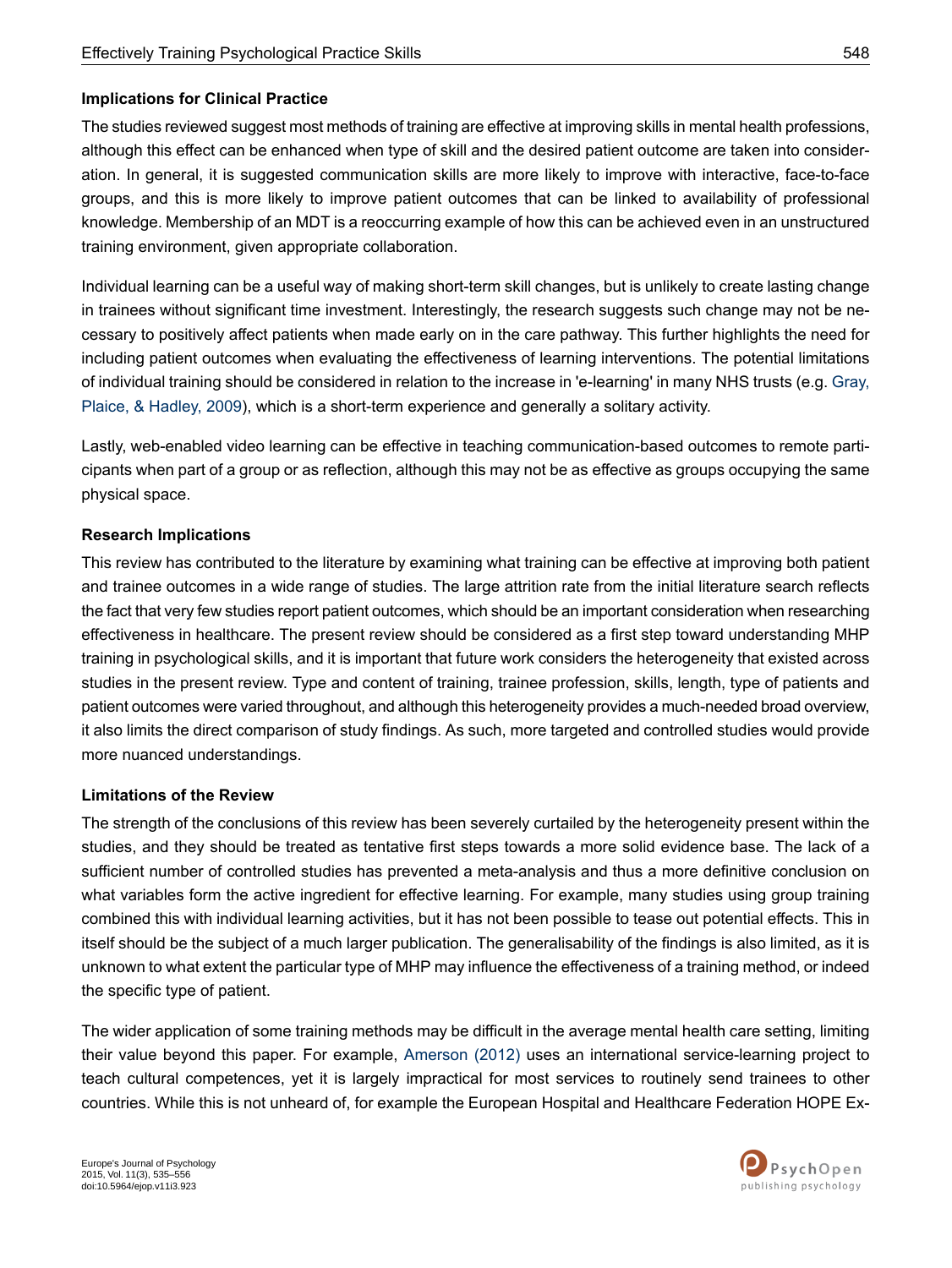change Programme has been encouraging similar activities since 1981 (European Hospital and [Healthcare](#page-16-14) Fed[eration,](#page-16-14) 2013), it is not common. In these cases, as with most training processes, adaptations would need to be made to accommodate individual services practices.

#### **Conclusion**

In sum, this review can be said to provide an important platform for skills training and development among MHPs. The work shows a variety of training methods that may be used. It also points to important avenues for further and future considerations. Overall, it is hoped the this review will serve as an integral first step in the improvement of much needed skills training in the area of mental health, which, ultimately, is intended to benefit the wide range of individuals who engage with mental health services across Europe.

## **Competing Interests**

Pavlo Kanellakis is one of the Associate Editors of Europe's Journal of Psychology but played no editorial role for this particular article.

## **Funding**

The authors wish to thank the Mental Health Institute Local Education and Training Council in the West Midlands for their support and funding towards this research, following the Up-skilling the Workforce in Psychological Practice Skills project, hosted by Coventry and Warwickshire NHS Partnership Trust.

## **Acknowledgments**

We would like to thank Gemma Unwin, Sarah Crowther, Judith Bond, and Geraldine Fletcher, and the mental health providers and service users across the West Midlands for their support and constructive feedback. Final thanks go to Florencia Oviedo, for her administrative support.

## <span id="page-15-2"></span>**References**

- <span id="page-15-1"></span>Aiarzaguena, J. M., Gaminde, I., Grandes, G., Salazar, A., Alonso, I., & Sanchez, A. (2009). Somatisation in primary care: Experiences of primary care physicians involved in a training program and in a randomised controlled trial. *BMC Family Practice, 10*, Article 73. Retrieved from <http://www.biomedcentral.com/1471-2296/10/73>
- <span id="page-15-0"></span>Alonso, J., Angermeyer, M. C., Bernert, S., Bruffaerts, R. B., Brugha, T. S., Bryson, H., . . . Vollebergh, W. A. M. (2004). Use of mental health services in Europe: Results from the European Study of the Epidemiology of Mental Disorders (ESEMeD) project. *Acta Psychiatrica Scandinavica, 109*(Suppl. s420), 47-54. doi[:10.1111/j.1600-0047.2004.00325.x](http://dx.doi.org/10.1111/j.1600-0047.2004.00325.x)
- <span id="page-15-3"></span>American Psychiatric Association. (2013). *Diagnostic and statistical manual of mental disorders* (5th ed.). Washington, DC: Author.
- <span id="page-15-4"></span>Amerson, R. (2012). The influence of international service-learning on transcultural self-efficacy in baccalaureate nursing graduates and their subsequent practice. *International Journal of Teaching and Learning in Higher Education, 24*(1), 6-15. <http://www.isetl.org/ijtlhe/pdf/IJTLHE1102.pdf>
- Bakker, I. M., van Marwijk, H. W. J., Terluin, B., Anema, J. R., van Mechelen, W., & Stalman, W. A. B. (2010). Training GP's to use a minimal intervention for stress-related mental disorders with sick leave (MISS): Effects on performance: Results of the MISS project; a cluster-randomised controlled trial. *Patient Education and Counseling, 78*, 206-211. doi:[10.1016/j.pec.2009.07.006](http://dx.doi.org/10.1016/j.pec.2009.07.006)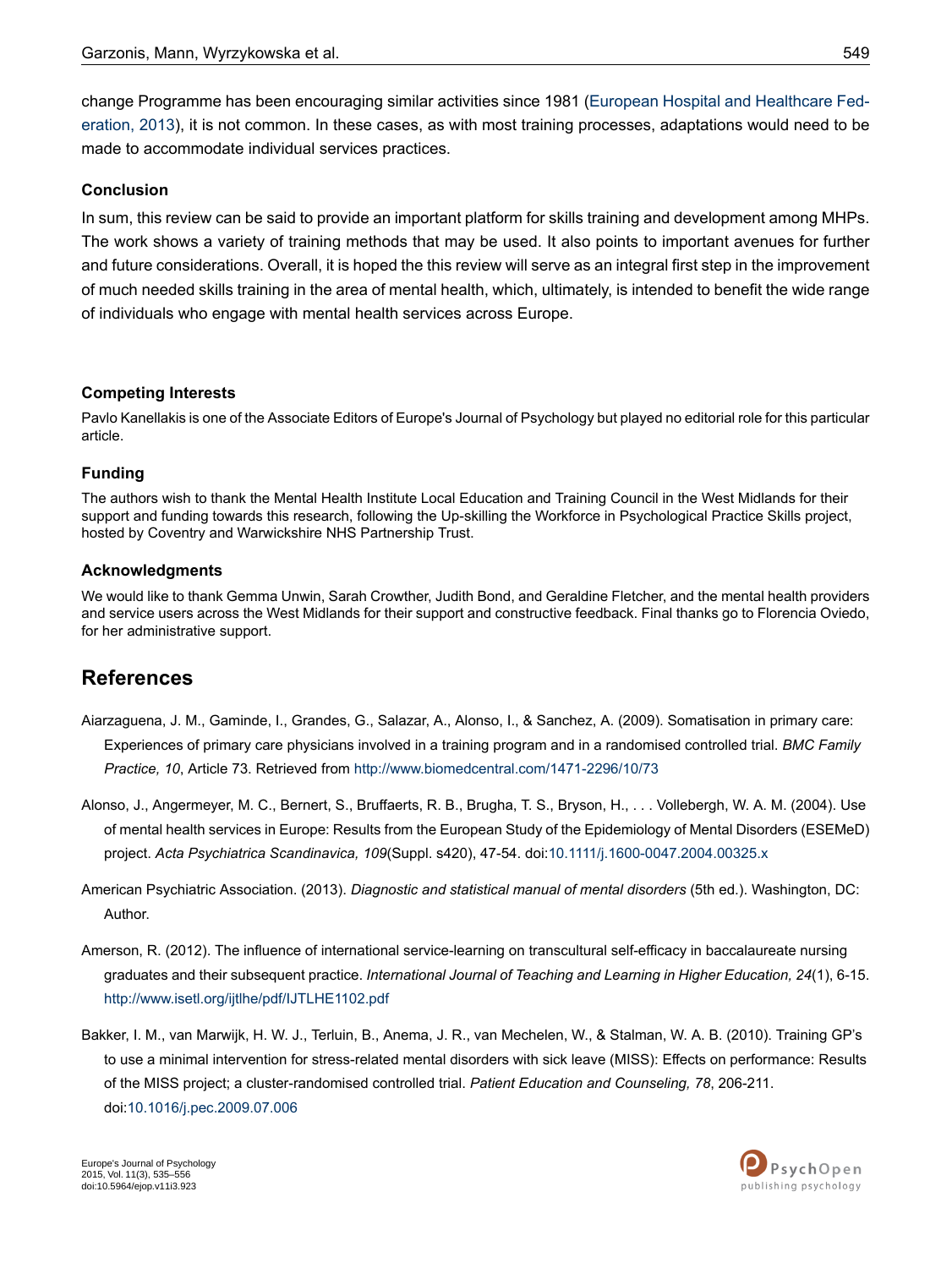- <span id="page-16-9"></span>Bregnhøj, L., Thirstrup, S., Kristensen, M. B., Bjerrum, L., & Sonne, J. (2009). Combined intervention programme reduces inappropriate prescribing in elderly patients exposed to polypharmacy in primary care. *European Journal of Clinical Pharmacology, 65*, 199-207. doi:[10.1007/s00228-008-0558-7](http://dx.doi.org/10.1007/s00228-008-0558-7)
- <span id="page-16-12"></span>Campbell, R., Pound, P., Pope, C., Britten, N., Pill, R., Morgan, M., & Donovan, J. (2003). Evaluating meta-ethnography: A synthesis of qualitative research on lay experiences of diabetes and diabetes care. *Social Science & Medicine, 56*, 671-684. doi:[10.1016/S0277-9536\(02\)00064-3](http://dx.doi.org/10.1016/S0277-9536(02)00064-3)
- <span id="page-16-10"></span><span id="page-16-5"></span>Challis, S. (2013). *The Mind guide to Who's Who in mental health*. London, United Kingdom: Mind.
- <span id="page-16-4"></span>Collin, K. M., Valleala, U. M., Herranen, S., & Paloniemi, S. (2012). Ways of interprofessional collaboration and learning in emergency work. *Studies in Continuing Education, 34*(3), 281-300. doi[:10.1080/0158037X.2011.617364](http://dx.doi.org/10.1080/0158037X.2011.617364)
- <span id="page-16-11"></span>Critical Appraisal Skill Programme. (2013). *Qualitative Research Checklist* [Critical appraisal tools set]. Retrieved from [www.casp-uk.net/#!casp-tools-checklists/c18f8](http://www.casp-uk.net/#!casp-tools-checklists/c18f8)
- <span id="page-16-0"></span>de Feijter, J. M., de Grave, W. S., Dornan, T., Koopmans, R. P., & Scherpbier, A. J. J. A. (2011). Students' perceptions of patient safety during the transition from undergraduate to postgraduate training: An activity theory analysis. *Advances in Health Sciences Education: Theory and Practice, 16*(3), 347-358. doi:[10.1007/s10459-010-9266-z](http://dx.doi.org/10.1007/s10459-010-9266-z)
- <span id="page-16-3"></span>de Haes, H., & Tunissen, S. (2005). Communication in palliative care: A review of recent literature. *Current Opinion in Oncology, 17*(4), 345-350. doi:[10.1097/01.cco.0000167735.26454.79](http://dx.doi.org/10.1097/01.cco.0000167735.26454.79)
- <span id="page-16-6"></span>Department of Employment. (1971). *Glossary of training terms.* London, United Kingdom: Her Majesty's Stationary Office.
- <span id="page-16-7"></span>Department of Health. (2011a). No health without mental health: Delivering better mental health outcomes for people of all ages. Retrieved from [https://www.gov.uk/government/uploads/system/uploads/attachment\\_data/file/215811/dh\\_124057.pdf](https://www.gov.uk/government/uploads/system/uploads/attachment_data/file/215811/dh_124057.pdf)
- <span id="page-16-1"></span>Department of Health. (2011b). No health without mental health: A cross-government mental health outcomes strategy for people of all ages. Retrieved from [https://www.gov.uk/government/uploads/system/uploads/attachment\\_data/file/213760/dh\\_123990.pdf](https://www.gov.uk/government/uploads/system/uploads/attachment_data/file/213760/dh_123990.pdf)
- <span id="page-16-8"></span>Department of Health. (2013). Delivering high quality, effective, compassionate care: Developing the right people with the right skills and the right values. Retrieved from [http://hee.nhs.uk/wp-content/uploads/sites/321/2013/05/29257\\_2900971\\_Delivering\\_Accessible.pdf](http://hee.nhs.uk/wp-content/uploads/sites/321/2013/05/29257_2900971_Delivering_Accessible.pdf)
- <span id="page-16-14"></span><span id="page-16-13"></span>Department of Health. (2014). Closing the gap: Priorities for essential change in mental health. Retrieved from [https://www.gov.uk/government/uploads/system/uploads/attachment\\_data/file/281250/Closing\\_the\\_gap\\_V2\\_-\\_17\\_Feb\\_2014.pdf](https://www.gov.uk/government/uploads/system/uploads/attachment_data/file/281250/Closing_the_gap_V2_-_17_Feb_2014.pdf)
- <span id="page-16-2"></span>Engeström, Y. (2006). Activity theory and expansive design. In S. Bagnara & G. Crampton Smith (Eds.), *Theories and practice of interaction design* (pp. 3-23). Mahwah, NJ: Lawrence Erlbaum.
- European Hospital and Healthcare Federation. (2013). *HOPE Exchange Programme*. Retrieved from <http://www.hope.be/04exchange/exchangefirstpage.html>
- European Parliament. (2009). *Motion for a European Parliament Resolution on Mental Health* (A6-0034/2009). Retrieved from <http://www.europarl.europa.eu/sides/getDoc.do?pubRef=-//EP//TEXT+REPORT+A6-2009-0034+0+DOC+XML+V0//EN>

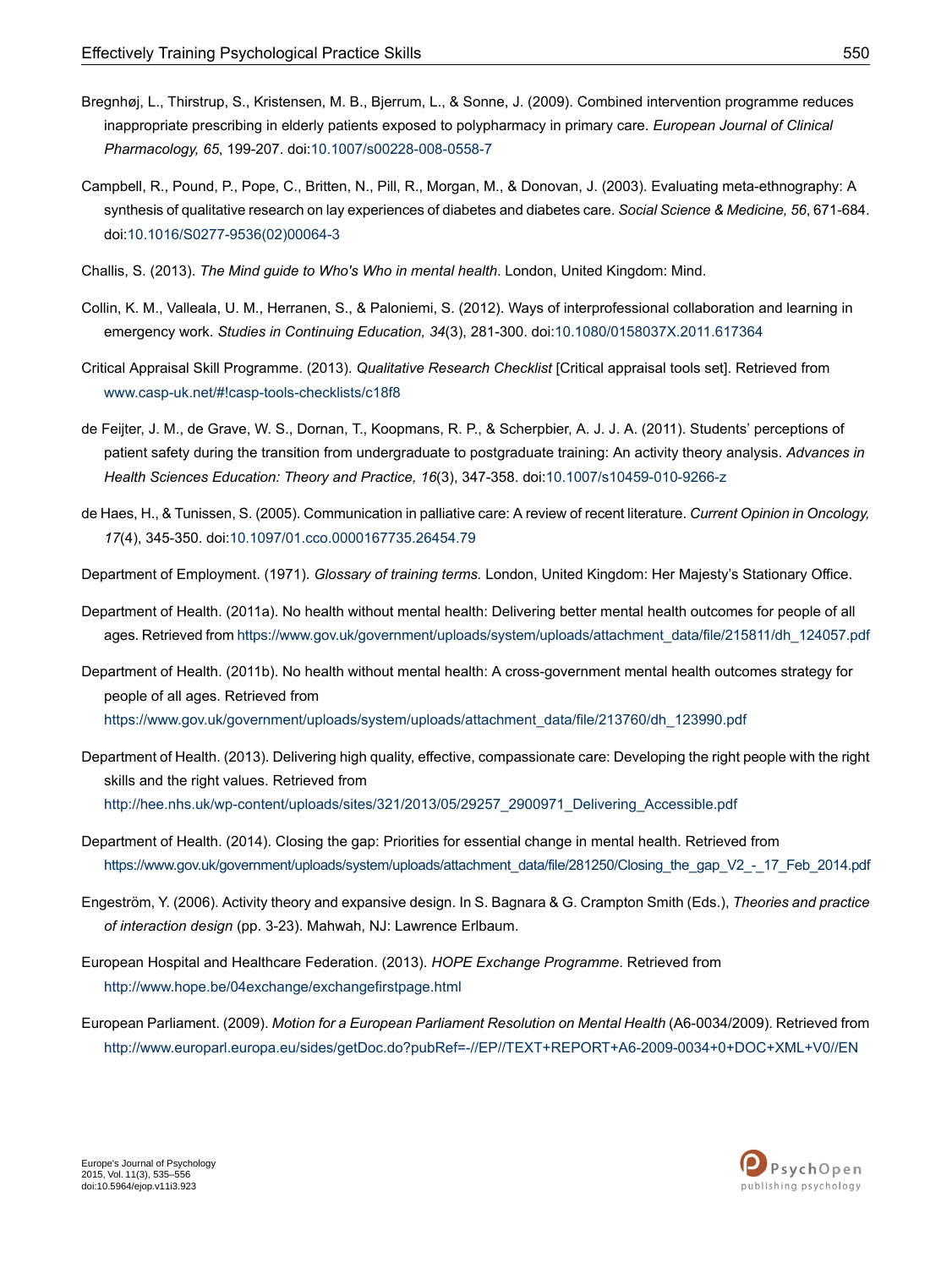- <span id="page-17-6"></span>Feder, G., Davies, R. A., Baird, K., Dunne, D., Eldridge, S., Griffiths, C., . . . Sharp, D. (2011). Identification and Referral to Improve Safety (IRIS) of women experiencing domestic violence with a primary care training and support programme: A cluster randomised controlled trial. *Lancet, 378*, 1788-1795. doi[:10.1016/S0140-6736\(11\)61179-3](http://dx.doi.org/10.1016/S0140-6736(11)61179-3)
- <span id="page-17-7"></span>Fossli Jensen, B., Gulbrandsen, P., Dahl, F. A., Krupat, E., Frankel, R. M., & Finset, A. (2011). Effectiveness of a short course in clinical communication skills for hospital physicians: Results of a crossover randomized controlled trial. *Patient Education and Counseling, 84*, 163-169. doi[:10.1016/j.pec.2010.08.028](http://dx.doi.org/10.1016/j.pec.2010.08.028)
- <span id="page-17-1"></span><span id="page-17-0"></span>Francis, R. (2013). *Report of the Mid Staffordshire NHS Foundation Trust Public Inquiry*. London, United Kingdom: The Stationary Office.
- <span id="page-17-8"></span>Gater, R., Jordanova, V., Maric, N., Alikaj, V., Bajs, M., Cavic, T., . . . Sartorius, N. (2005). Pathways to psychiatric care in Eastern Europe. *The British Journal of Psychiatry, 186*, 529-535. doi[:10.1192/bjp.186.6.529](http://dx.doi.org/10.1192/bjp.186.6.529)
- <span id="page-17-3"></span>Gongora-Ortega, J., Segovia-Bernal, Y., Valdivia-Martinez, J. J., Galaviz-deAnda, J. M., & Prado-Aguilar, C. A. (2012). Educational interventions to improve the effectiveness in clinical competence of general practitioners: Problem-based versus critical reading-based learning. *BMC Medical Education, 12*(1), Article 53.
- <span id="page-17-13"></span>Gorecki, C. A., Brown, J. M., Briggs, M., & Nixon, J. (2010). Evaluation of five search strategies in retrieving qualitative patient-reported electronic data on the impact of pressure ulcers on quality of life. *Journal of Advanced Nursing, 66*(3), 645-652. doi:[10.1111/j.1365-2648.2009.05192.x](http://dx.doi.org/10.1111/j.1365-2648.2009.05192.x)
- <span id="page-17-9"></span>Gray, S., Plaice, C., & Hadley, S. (2009). Implementing a managed learning environment in the NHS. *Records Management Journal, 19*(2), 107-116. doi:[10.1108/09565690910972066](http://dx.doi.org/10.1108/09565690910972066)
- <span id="page-17-4"></span>Guldin, M.-B., Vedsted, P., Jensen, A. B., Olesen, F., & Zachariae, R. (2013). Bereavement care in general practice: A cluster-randomized clinical trial. *Family Practice, 30*(2), 134-141. doi[:10.1093/fampra/cms053](http://dx.doi.org/10.1093/fampra/cms053)
- <span id="page-17-2"></span>Higgins, J. P. T., & Green, S. (2011). *Cochrane handbook for systematic reviews of interventions* [Version 5.1.0]. Oxford, United Kingdom: The Cochrane Collaboration.
- <span id="page-17-10"></span>Hinrichs, J. R. (1976). Personnel training. In M. D. Dunnette (Ed.), *Handbook of industrial and organizational psychology* (pp. 861-888). Chicago, IL: Rand McNally.
- <span id="page-17-5"></span>Jansink, R., Braspenning, J., Laurant, M., Keizer, E., Elwyn, G., van der Weijden, T., & Grol, R. (2013). Minimal improvement of nurses' motivational interviewing skills in routine diabetes care one year after training: A cluster randomized trial. *BMC Family Practice, 14*, Article 44. doi:[10.1186/1471-2296-14-44](http://dx.doi.org/10.1186/1471-2296-14-44)
- <span id="page-17-11"></span>The Joanna Briggs Institute. (2014). *The Joanna Briggs Institute Reviewers' Manual 2014: Methodology for JBI Mixed Methods Systematic Reviews.* Retrieved from [http://www.joannabriggs.org/assets/docs/sumari/ReviewersManual\\_Mixed-Methods-Review-Methods-2014-ch1.pdf](http://www.joannabriggs.org/assets/docs/sumari/ReviewersManual_Mixed-Methods-Review-Methods-2014-ch1.pdf)
- <span id="page-17-12"></span>Karlin, B. E., Brown, G. K., Trockel, M., Cunning, D., Zeiss, A. M., & Taylor, C. B. (2012). National dissemination of cognitive behavioral therapy for depression in the Department of Veterans Affairs health care system: Therapist and patient-level outcomes. *Journal of Consulting and Clinical Psychology, 80*(5), 707-718. doi[:10.1037/a0029328](http://dx.doi.org/10.1037/a0029328)
- Lester, H., Birchwood, M., Freemantle, N., Michail, M., & Tait, L. (2009). REDIRECT: Cluster randomised controlled trial of GP training in first-episode psychosis. *The British Journal of General Practice, 59*, e183-e190. doi:[10.3399/bjgp09X420851](http://dx.doi.org/10.3399/bjgp09X420851)

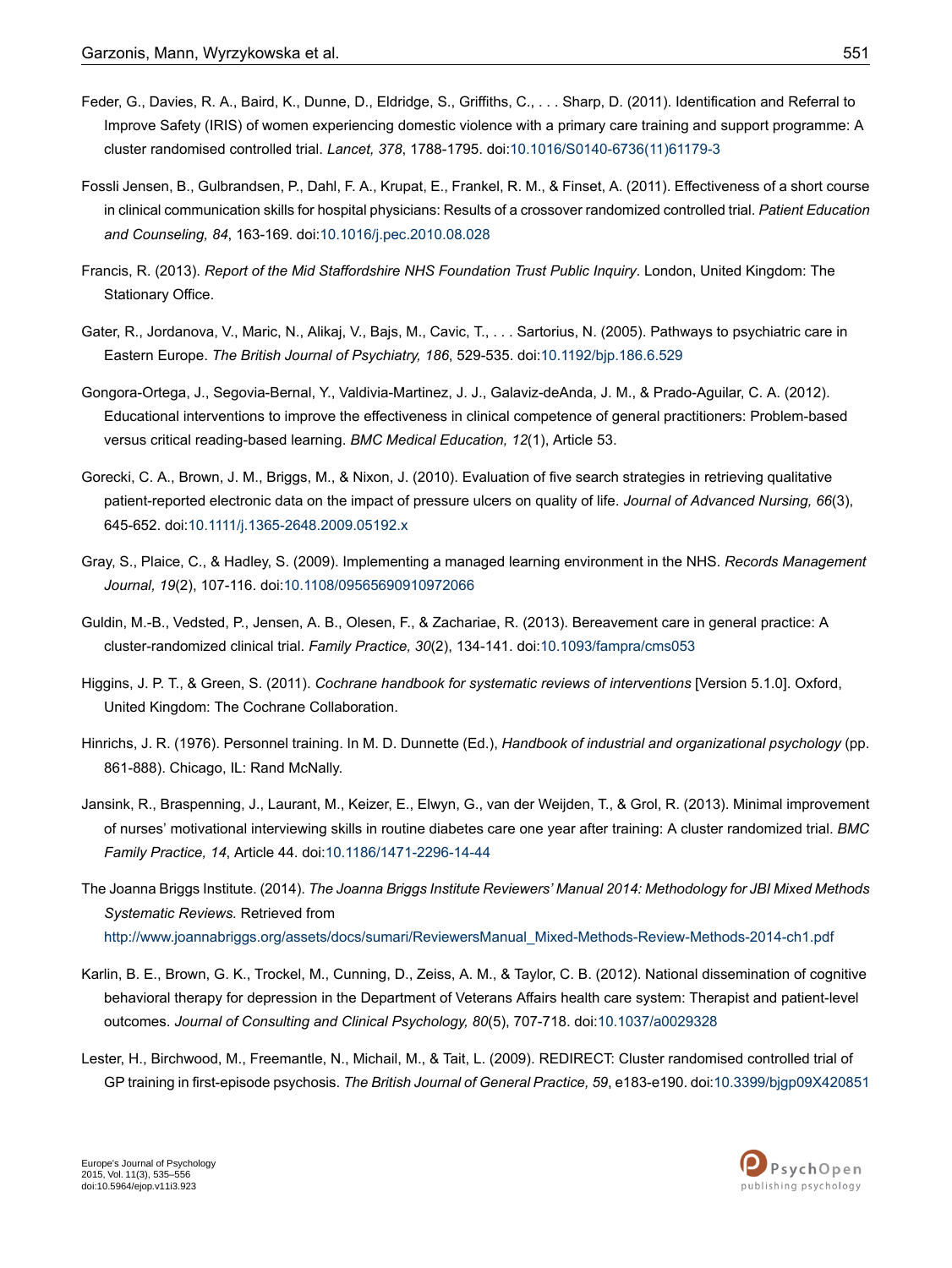- <span id="page-18-5"></span>Mackey, E., & Dodd, K. (2011). Evaluation and effectiveness of pain recognition and management training for staff working in learning disability services. *British Journal of Learning Disabilities, 39*, 243-251. doi:[10.1111/j.1468-3156.2010.00661.x](http://dx.doi.org/10.1111/j.1468-3156.2010.00661.x)
- <span id="page-18-6"></span>McLoughlin, C. (2010). Concentric circles of containment: A psychodynamic contribution to working in pupil referral units. *Journal of Child Psychotherapy, 36*(3), 225-239. doi:[10.1080/0075417X.2010.524772](http://dx.doi.org/10.1080/0075417X.2010.524772)
- <span id="page-18-7"></span>Monrouxe, L. V., & Rees, C. E. (2012). "It's just a clash of cultures": Emotional talk within medical students' narratives of professionalism dilemmas. *Advances in Health Sciences Education: Theory and Practice, 17*(5), 671-701. doi:[10.1007/s10459-011-9342-z](http://dx.doi.org/10.1007/s10459-011-9342-z)
- <span id="page-18-0"></span>National Institute for Health and Clinical Excellence. (2011). *Service user experience in adult mental health: Improving the experience of care for people using adult NHS mental health services* (Clinical Guidance Number 136). Retrieved from [https://www.nice.org.uk/guidance/cg136/resources/guidance-service-user-experience-in-adult-mental-health-improving](https://www.nice.org.uk/guidance/cg136/resources/guidance-service-user-experience-in-adult-mental-health-improving-the-experience-of-care-for-people-using-adult-nhs-mental-health-services-pdf)[the-experience-of-care-for-people-using-adult-nhs-mental-health-services-pdf](https://www.nice.org.uk/guidance/cg136/resources/guidance-service-user-experience-in-adult-mental-health-improving-the-experience-of-care-for-people-using-adult-nhs-mental-health-services-pdf)
- <span id="page-18-8"></span><span id="page-18-4"></span>Nilsen, L. L. (2011). Workplace learning among general practitioners and specialists: The use of videoconferencing as a tool. *Journal of Workplace Learning, 23*(8), 501-517. doi:[10.1108/13665621111174861](http://dx.doi.org/10.1108/13665621111174861)
- <span id="page-18-9"></span>Outcome. (2015). In *Macmillan Dictionary*. Retrieved from [www.macmillandictionary.com](http://www.macmillandictionary.com)
- <span id="page-18-2"></span>Penner, L. A., Gaertner, S., Dovidio, J. F., Hagiwara, N., Porcerelli, J., Markova, T., & Albrecht, T. L. (2013). A social psychological approach to improving the outcomes of racially discordant medical interactions. *Journal of General Internal Medicine, 28*(9), 1143-1149. doi[:10.1007/s11606-013-2339-y](http://dx.doi.org/10.1007/s11606-013-2339-y)
- <span id="page-18-3"></span>Pluye, P., & Hong, Q. N. (2014). Combining the power of stories and the power of numbers: Mixed methods research and mixed studies reviews. *Annual Review of Public Health, 35*, 29-45. doi[:10.1146/annurev-publhealth-032013-182440](http://dx.doi.org/10.1146/annurev-publhealth-032013-182440)
- <span id="page-18-14"></span>Public Health England. (2013). *Our priorities for 2013/14.* Retrieved from [https://www.gov.uk/government/uploads/system/uploads/attachment\\_data/file/192676/Our\\_priorities\\_final.pdf](https://www.gov.uk/government/uploads/system/uploads/attachment_data/file/192676/Our_priorities_final.pdf)
- <span id="page-18-10"></span>Ross, H., & Hardy, G. (1999). GP referrals to adult psychological services: A research agenda for promoting needs-led practice through the involvement of mental health clinicians. *British Journal of Medical Psychology, 72*(1), 75-91. doi:[10.1348/000711299159835](http://dx.doi.org/10.1348/000711299159835)
- <span id="page-18-11"></span>Shirazi, M., Lonka, K., Parikh, S. V., Ristner, G., Alaeddini, F., Sadeghi, M., & Wahlstrom, R. (2013). A tailored educational intervention improves doctor's performance in managing depression: A randomized controlled trial. *Journal of Evaluation in Clinical Practice, 19*, 16-24. doi[:10.1111/j.1365-2753.2011.01761.x](http://dx.doi.org/10.1111/j.1365-2753.2011.01761.x)
- <span id="page-18-12"></span><span id="page-18-1"></span>Simons, A. D., Pedesky, C. A., Montemarano, J., Lewis, C. C., Murakami, J., Lamb, K., . . . Beck, A. T. (2010). Training and dissemination of cognitive behavior therapy for depression in adults: A preliminary examination of therapist competence and client outcomes. *Journal of Consulting and Clinical Psychology, 78*(5), 751-756. doi:[10.1037/a0020569](http://dx.doi.org/10.1037/a0020569)
- <span id="page-18-13"></span>Skill. (2014). In *Cambridge Advanced Learner's Dictionary.* Retrieved from [www.dictionary.cambridge.org](http://www.dictionary.cambridge.org)
- Suldo, S. M., Friedrich, A., & Michalowski, J. (2010). Personal and systems-level factors that limit and facilitate school psychologists' involvement in school-based mental health services. *Psychology in the Schools, 47*(4), 354-373.
- Tarn, D. M., Paterniti, D. A., Orosz, D. K., Tseng, C. H., & Wenger, N. S. (2013). Intervention to enhance communication about newly prescribed medications. *Annals of Family Medicine, 11*(1), 28-36. doi:[10.1370/afm.1417](http://dx.doi.org/10.1370/afm.1417)

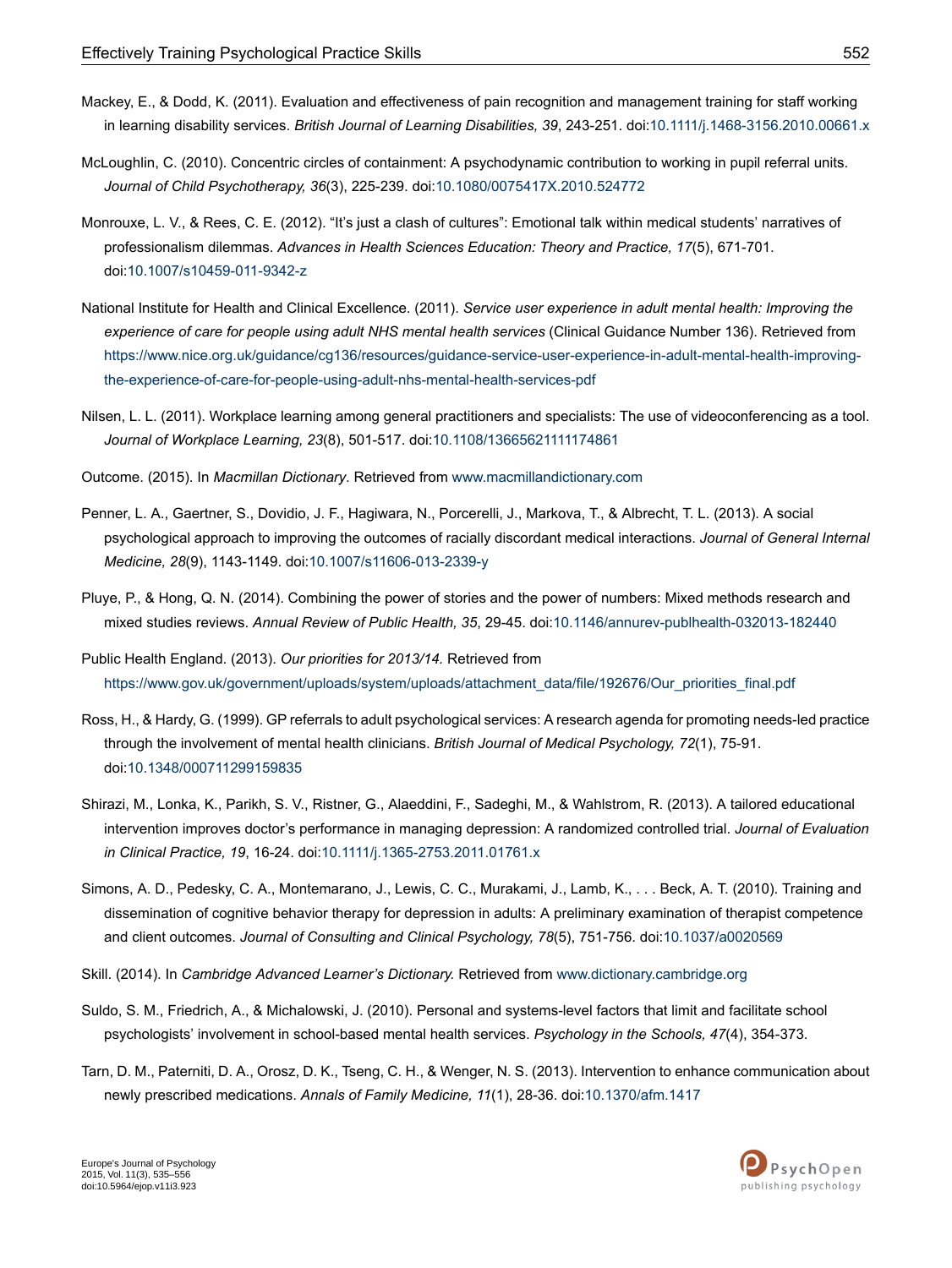- <span id="page-19-4"></span>Thomas, J., & Harden, A. (2008). Methods for the thematic synthesis of qualitative research in systematic reviews. *BMC Medical Research Methodology, 8*, Article 45. doi[:10.1186/1471-2288-8-45](http://dx.doi.org/10.1186/1471-2288-8-45)
- <span id="page-19-1"></span>Travado, L., Reis, J. C., Borras, J., & the IPOS-EPAAC Task Force. (2014). *Survey report on the mapping of needs and resources in communication skills and psychosocial care in Europe* (D11). Retrieved from European Partnership for Action Against Cancer website:

<span id="page-19-5"></span>http://www.epaac.eu/images/END/Final\_Deliverables/D11\_Survey\_report\_on\_the\_mapping\_of\_needs\_and\_resources in communication skills and psychosocial care in Europe.pdf

- van Weert, J. C. M., Jansen, J., Spreeuwenberg, P. M. M., van Dulmen, S., & Bensing, J. M. (2011). Effects of communication skills training and a question prompt sheet to improve communication with older cancer patients: A randomized controlled trial. *Critical Reviews in Oncology/Hematology, 80*, 145-159. doi:[10.1016/j.critrevonc.2010.10.010](http://dx.doi.org/10.1016/j.critrevonc.2010.10.010)
- <span id="page-19-6"></span><span id="page-19-2"></span>Webb, R. (2011). Addressing the global health workforce crisis: Challenges for France, Germany, Italy, Spain and the UK. Retrieved from Action for Global Health website: [http://www.actionforglobalhealth.eu/fileadmin/AfGH\\_Intranet/AFGH/Publications/HRH\\_REPORT\\_-\\_SCOPE\\_WEB\\_LORES\\_.pdf](http://www.actionforglobalhealth.eu/fileadmin/AfGH_Intranet/AFGH/Publications/HRH_REPORT_-_SCOPE_WEB_LORES_.pdf)
- <span id="page-19-0"></span>White, E., & Winstanley, J. (2010). A randomised controlled trial of clinical supervision: Selected findings from a novel Australian attempt to establish the evidence base for causal relationships with quality of care and patient outcomes, as an informed contribution to mental health nursing practice development. *Journal of Research in Nursing, 15*(2), 151-167. doi:[10.1177/1744987109357816](http://dx.doi.org/10.1177/1744987109357816)
- <span id="page-19-3"></span>Wittchen, H. U., Jacobi, F., Rhem, J., Gustavsson, A., Svensson, M., Jönsson, B., . . . Steinhausen, H.-C. (2011). The size and burden of mental disorders and other disorders of the brain in Europe 2010. *European Neuropsychopharmacology, 21*(9), 655-679. doi:[10.1016/j.euroneuro.2011.07.018](http://dx.doi.org/10.1016/j.euroneuro.2011.07.018)

World Health Organization, Global Health Workforce Alliance. (2008). *Financing and economic aspects of health workforce scale-up and improvement: Framework paper.* Retrieved from [http://www.who.int/workforcealliance/knowledge/resources/rrt\\_framework/en](http://www.who.int/workforcealliance/knowledge/resources/rrt_framework/en)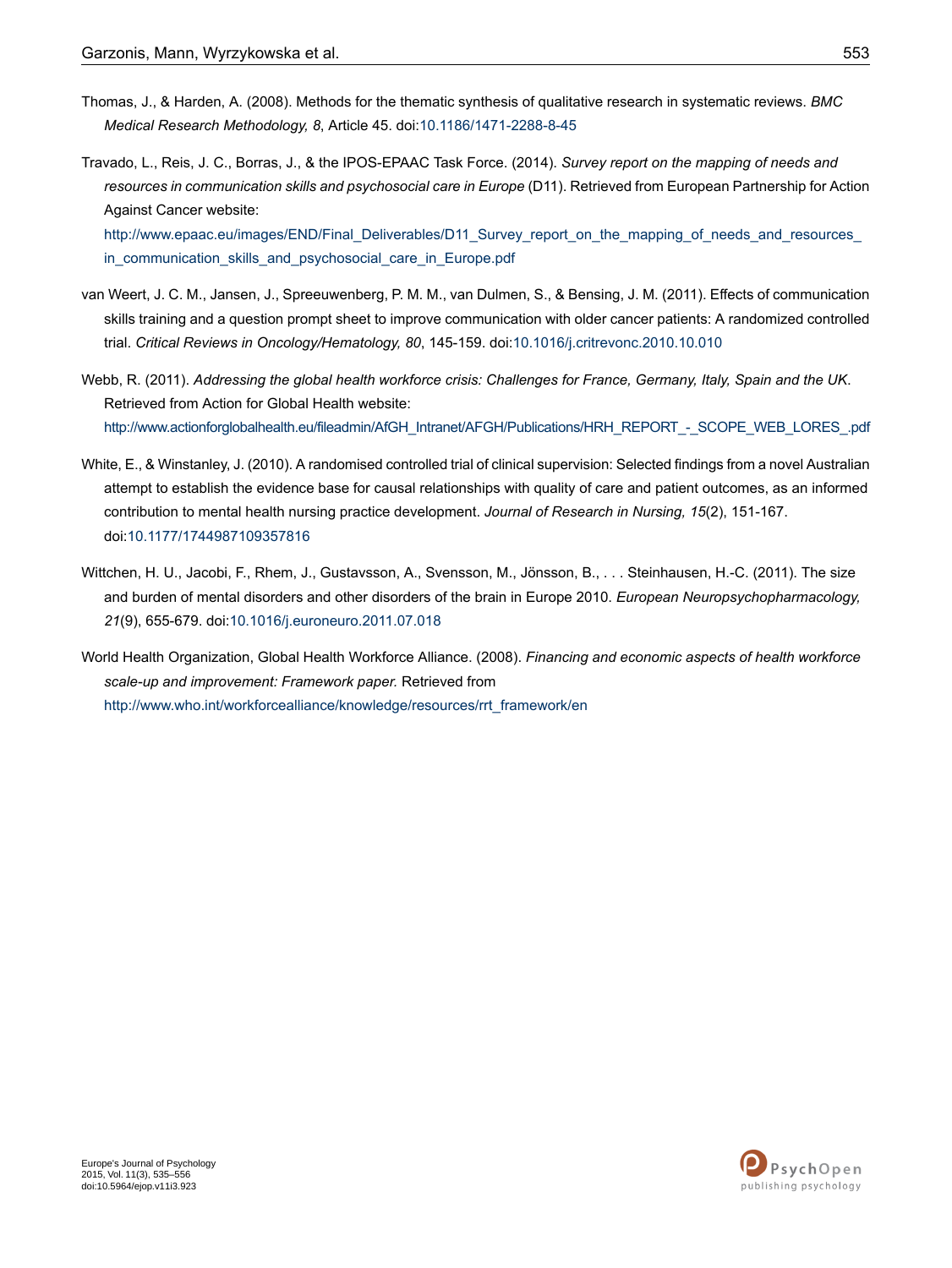# <span id="page-20-0"></span>**Appendix: Summary of Findings for Effectively Training Healthcare Staff**

The following points are based on research of training methods that have had a positive impact on both patients and staff. However, as patient effects are dependent on the particular staff skill being taught, it is not within the scope of this document to make recommendations for training methods that will improve particular patient outcomes. These suggestions are based on a limited number of heterogeneous studies from a narrative analysis, and should be treated with the appropriate amount of caution.

#### **Individual Training**

Refers to self-paced, independent learning, or training of one individual by another.

**Most effective for:** short-term skill enhancement; greater staff self-efficacy and passion for work; improved patient outcomes from single-session contacts early in care pathway; learning where dedicated facilities and funds are not available.

**Not recommend for:** trainees with low self-motivation; long-term skill change; consistent practice.

- **1.** Training should be combined with individualised feedback where possible, in order to reduce inconsistencies in practice. This feedback should reflect current professional guidelines, e.g. be consistent with patient-centred care.
- **2.** Short-term individual training alone is unlikely to create sustained skill change, but may enhance passion for work-related learning that can be translated into job-based motivation.
- **3.** Trainees should already have a relatively high level of motivation for self-directed learning.

## **Group Training**

Refers to either formal structured training with other individuals, or on-the-job learning by working within a team. Groups can be interactive, e.g. using role plays, or passive, such as didactic lectures.

**Most effective for:** outcomes that are affected by the availability of professional knowledge, e.g. diagnostic, supervision, communication, consistency in practice, and prescription skills. Creates natural environments for ongoing group learning.

**Not recommend for:** patient outcomes unrelated to breadth of MHP knowledge.

- **1.** Training should include interactive elements, such as role plays, group discussion, and peer presentations. Less structured interactive activities can also be considered, such as peer feedback at the end of a shift.
- **2.** A level of collaborative ability should already be present among group members. If not, consider reducing the amount of interactive work.
- **3.** Where possible, groups should include individuals from a range of related professions. One example of this is a multi-disciplinary team.
- **4.** Clinical-competency training should be conducted over a longer period of time of at least 6 months, in order to increase the potential of sustained learning.
- **5.** Where possible, peer presentations should be given by qualified professionals to members of related disciplines.

#### **Web-Enabled Video Training**

Refers to the use of digital equipment to either: allow synchronous communication between individuals who are not in the same physical space, or record and review staff performance, both for the purpose of learning.

**Most effective for:** facilitating knowledge-based abilities through group interaction, e.g. communication, when training members are not co-located.



Europe's Journal of Psychology 2015, Vol. 11(3), 535–556 doi:10.5964/ejop.v11i3.923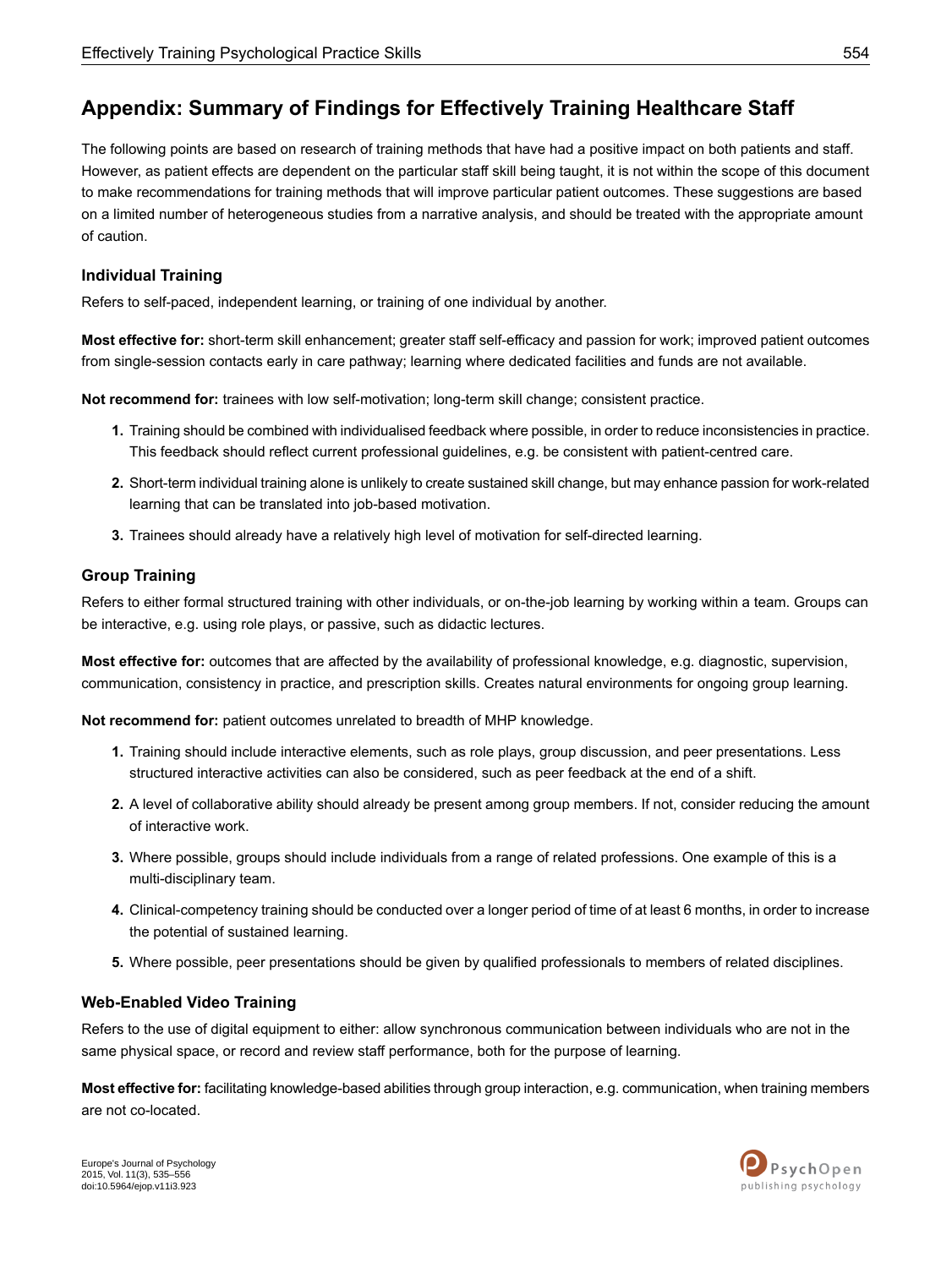- **1.** Where possible, this type of training should follow the same guidelines as Group Training.
- **2.** Consider making allowances for the different styles of communication required by digital media. For example, eye contact is more difficult and facial nuances less apparent, which may impact activities such as role play.

## **Effective Delivery of Training Interventions**

One of the most common issues with training is translating learning into practice. Insufficient consideration of how to achieve this increases the chance of inconsistent work and misinformation on what constitutes appropriate care. These problems can be reduced using several strategies that apply regardless of the training method used.

- **1.** Contradictions in practice should be minimised where possible. To this end, providing the following to both trainees and educators should be considered:
	- **a.** clear guidelines for practice, professional standards, and learning outcomes. These must be institution-specific where appropriate.
	- **b.** peer support, preferably in group format, where discussion of disparities and good practice is encouraged.
	- **c.** awareness of an individual's own instances of good practice and departures from it through feedback.
	- **d.** coordination and communication of work within teams.
	- **e.** collaboration between supervisors, trainees and MDTs, where appropriate.
- **2.** Where possible, training should include:
	- **a.** individual feedback on work
	- **b.** structured learning
	- **c.** regular training
- **3.** Where structured training is not available, such as during placement work, suitable supervision should be arranged. Consider having supervisors responsible for:
	- **a.** allocating work for trainees that is appropriate to their skill-level, i.e. using supervisors as 'pace-makers'.
	- **b.** overseeing trainee work where there is relatively high risk to patients from incorrect procedures.
	- **c.** providing regular feedback to trainees.
- **4.** Supervisors must be approachable by trainees, and subject to the same guidance as in point
- **5.** Where particular patient groups are identified as especially challenging to work with, provide additional training and information specific to them.
	- **a.** This is particularly effective when targeted at the initial assessment appointment.
	- **b.** Inter-disciplinary discussion of these groups should be encouraged.
- **6.** Consider what type of change is desired:
	- **a.** long-term patient change can be achieved through short-lived staff outcomes, particularly when this occurs early in the care pathway.